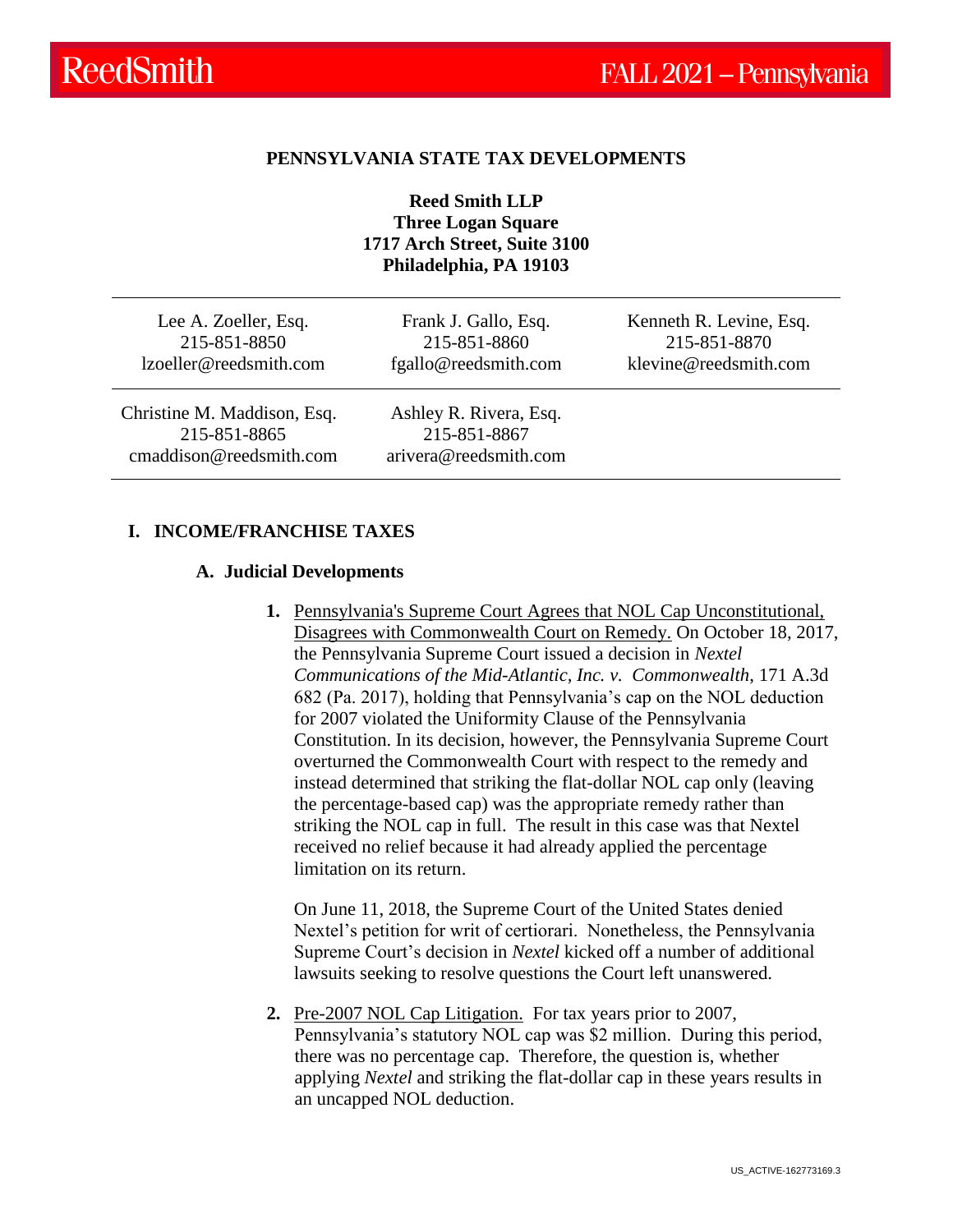There is litigation pending involving the flat-dollar cap for the 2006 tax year in *RB Alden Corp. v. Commonwealth*. In that case, the Commonwealth Court ruled in favor of the taxpayer striking the unconstitutional flat-dollar cap and, since that was the only cap, allowing taxpayer an uncapped NOL deduction. However, on September 21, 2018, the Pennsylvania Supreme Court vacated the Commonwealth Court's decision and remanded the case back to the Commonwealth Court for reconsideration in light of the Pennsylvania Supreme Court's decision in *Nextel*.

Simultaneously, there is also litigation pending involving the flat-dollar cap for the 2001 tax year.

The taxpayers in these cases are arguing they are entitled to an uncapped NOL deduction as a matter of statutory construction and under federal and state constitutional principles. On November 21, 2019, the Commonwealth Court agreed, finding that *Nextel* applies retroactively to the 2001 tax year and the taxpayers in both cases are entitled to an uncapped NOL. The Commonwealth appealed both decisions to the Supreme Court of Pennsylvania in February 2020. In December 2020, *RB Alden* was held pending the lead litigation. Oral argument in the lead case was held in March 2021 and the parties are awaiting the Court's decision.

- **3.** Post-2007 NOL Cap Litigation. During tax years after 2007 but before the statutory elimination of the flat cap in 2017, Pennsylvania continued to have both a flat- and percentage-based NOL cap.
	- $\bullet$  2007-2013.

When *Nextel* was decided, the 2007-2013 tax years were closed for assessment. So, the Department could not apply *Nextel* to those years by assessing additional tax against the taxpayers favored by the unconstitutional flat-dollar cap (i.e., those taxpayers who were allowed to use NOLs to reduce taxable income to zero because their income was below the flat-dollar cap amount). Therefore, the only way to equalize the treatment of taxpayers and remedy the discrimination resulting from application of the flat-dollar cap is to allow the disfavored taxpayers (i.e., those who could not reduce taxable income to zero because their income was above the flat cap so the percentage cap applied) to ignore the cap and use available NOLs to reduce taxable income to zero. Numerous cases are currently pending in Commonwealth Court in which the disfavored taxpayers are arguing they are entitled to relief as a matter of federal and state constitutional law.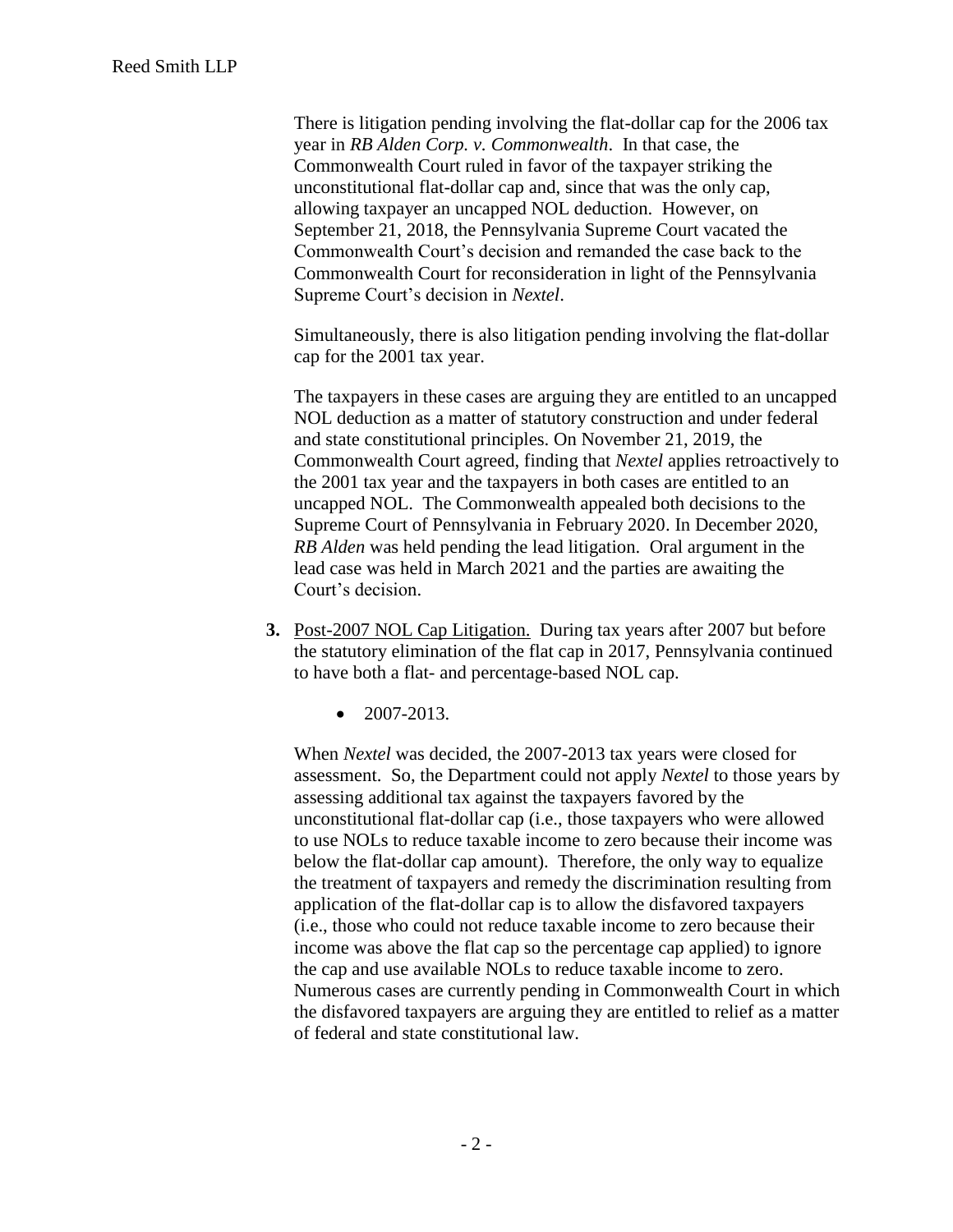$\bullet$  2014-2016.

At the time of the *Nextel* decision, the tax years 2014-2016 were still open for audit and assessment. Therefore, the Department *could have* remedied the discrimination caused by the flat-dollar cap by denying taxpayers favored by the flat cap the benefit of the flat cap and assessing additional tax against such taxpayers based on applying the percentage cap.

However, the Department chose to do nothing. In fact, as described below in **Administrative Developments**, the Department publicly announced that it would not apply *Nextel* to years before 2017, even those years were open under the statute of limitations. A Department Bulletin and Board of Finance and Revenue decisions issued in 2018 indicated that taxpayers favored by the flat cap would neither be assessed in this manner nor would such an assessment be upheld on appeal.

There are cases pending in Commonwealth Court in which taxpayers are arguing that this unequal enforcement of the law violates the Pennsylvania Constitution's Uniformity Clause. In September 2020, oral argument was held in the lead case involving the 2014 tax year. On September 13, 2021, the Commonwealth Court issued its 3-judge panel initial decision, ruling in favor of the Commonwealth.

The Commonwealth Court held that the Pennsylvania Supreme Court's decision in *Nextel* does not apply retroactively to the 2014 tax year. According to the court, this meant that the Department of Revenue did not violate the Uniformity Clause by allowing small taxpayers to claim an uncapped net loss deduction for the 2014 tax year. The court found that although *Nextel* did not constitute a change in law, it would have been unfair to apply *Nextel* to the 2014 tax year because it would have increased the tax on small taxpayers that had computed their taxes in reliance on the unconstitutional flat cap on the net loss deduction. Exceptions are due by October 13 to have the full court review the decision of the 3-judge panel.

**4.** Sales Factor Sourcing – COP v. Market. Pennsylvania's statutory rule for sourcing receipts from services changed from a cost of performance method to market sourcing, effective beginning with the 2014 tax year. Despite the statutory change, the Department continues to enforce its position that even under the pre-2014 cost of performance sourcing method, sales of services are sourced to the location of the customer. The Department supports its position by relying upon the "income producing activity" prong of the statute—and the statutory requirement that you only look to the location of a taxpayer's costs of performance if the "income producing activity" occurs in more than one state. The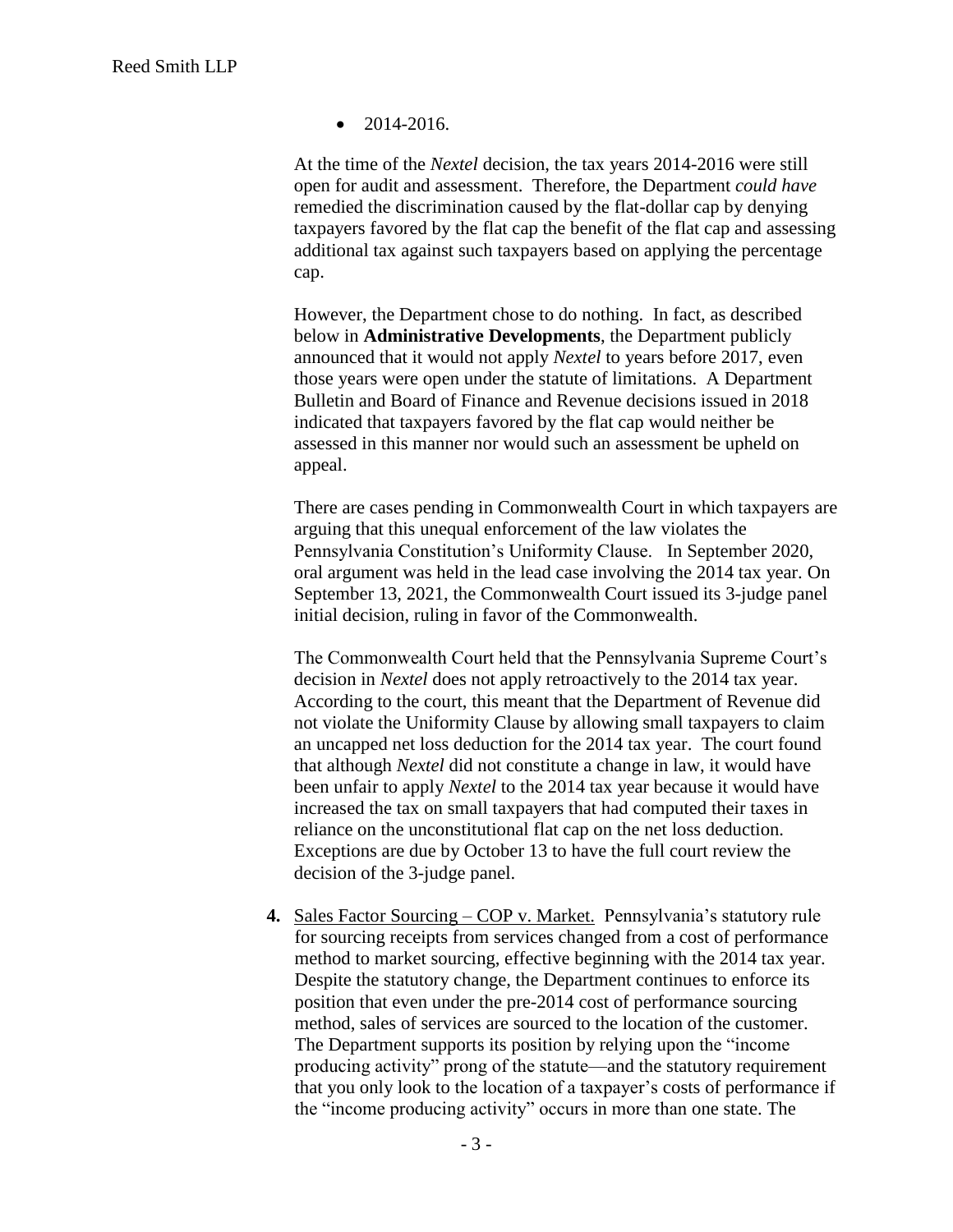Department then goes on to equate "income producing activity" with the location where the "benefit is received" by the customer. Under this analysis, receipts from services are effectively sourced on a market basis, even for tax years before the statutory change.

This issue has been raised by taxpayers for several years and is frequently resolved through settlement. However, the issue is now squarely before the Pennsylvania Supreme Court to decide in the *Synthes* case. In that case, the Commonwealth Court concluded that: 1) the pre-2014 cost-of-performance statute is ambiguous; 2) the Department's interpretation of the pre-2014 cost-of-performance statute as effectively requiring market-based-sourcing was reasonable; 3) the Department's interpretation was entitled to deference; and 4) the statutory change to market sourcing in 2014 was merely a clarification of existing law and not an indication of the General Assembly's intent to change the law. The parties have appealed to the Pennsylvania Supreme Court where the case is fully briefed before that court, and the parties are awaiting the court to schedule oral argument. *Synthes USA HQ, Inc. v. Commonwealth*, 108 F.R. 2016.

## **B. Administrative Developments**

**1.** Economic Nexus Bulletin. On September 30, 2019, the Department issued Corporation Tax Bulletin 2019-04, announcing that "*Wayfair* has confirmed that out of state corporations are considered to be doing business in this Commonwealth … to the extent they are taking advantage of the economic marketplace of the Commonwealth regardless of whether they are physically present in Pennsylvania." According to the Bulletin, although all corporations with economic nexus under that standard should file corporate tax returns in Pennsylvania, there will be a rebuttable presumption of corporate net income tax nexus for any corporation with at least \$500,000 of sales "sourced to Pennsylvania per year pursuant to the sales factor rules contained in 72 P.S. § 7401."

On August 6, 2020, a revised version of the Bulletin was issued to provide additional guidance for pass-through entities and to explicitly include gross receipts from "interest and other intangibles" not otherwise listed in the Bulletin in determining whether the \$500,000 threshold is met.

The updated Bulletin also advises taxpayers with Pennsylvania receipts of at least \$500,000 "who claim to not have nexus" to file a corporate net income tax return. That return, according to the Bulletin, should include information supporting the no-nexus position as well as data that would allow the Department to calculate a tax liability if they disagree with the nexus position. We recommend that taxpayers who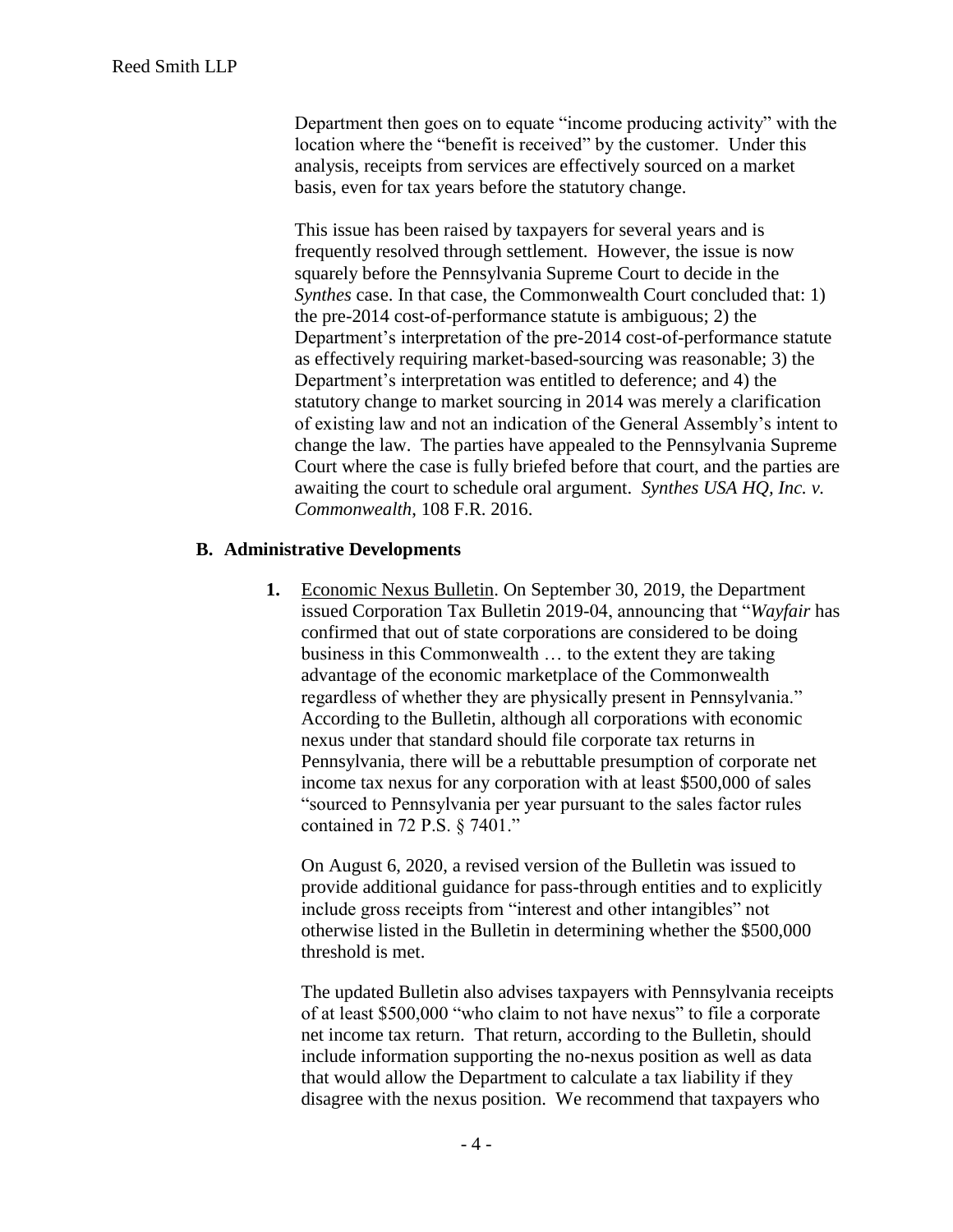are unsure about whether they have nexus in Pennsylvania to consult counsel before filing returns or providing information to the state.

**2.** "Pay to play" for assessment appeals? Even though prepayment is not required by statute, the practice of the Board of Appeals and the Board of Finance and Revenue is to require prepayment of an assessment before they will consider arguments to reduce the assessment other than arguments involving the narrow issue(s) that the Department of Revenue chose to list as the basis for the assessment. The administrative boards routinely dismiss these "offset" arguments that are outside the basis of the assessment without addressing them at all. The policy of the Department of Revenue and the administrative appeal boards seems to be that the only way to raise offset issues to an assessment is to pay the assessment and file a refund claim.

One of the members of the three-member Board of Finance and Revenue has acknowledged how the Board's practice results in a prepayment requirement, and the board member rebuked this in several dissenting opinions where the majority opinion dismissed the offset issues because they were outside the basis of the assessment. The dissenting board member stated:

I would not interpret the basis of assessment as narrowly as the Board does here … rather, I would address the merits of any issue relating to a reported item that was included in the calculation of tax that was assessed by DOR. To apply such a narrow interpretation of the basis of assessment would require this Petitioner, and similarly situated taxpayers, to pay the assessment in order to challenge the tax calculations which resulted in the assessed tax increase. I am hesitant to require a taxpayer to pay an assessment in order to challenge it, and am unwilling to narrowly construe the basis of assessment to deprive a taxpayer of due process to challenge a tax increase without having to pay an assessment.

**3.** Board of Finance and Revenue Declines to Retroactively Assess Taxpayers Benefitting from Flat-Dollar NOL Cap. In *Nextel*, the Pennsylvania Supreme Court found the flat-dollar NOL cap unconstitutional and severed that provision from the statute, leaving intact only the percentage-based NOL deduction cap. In doing so, the Court left open the possibility for the Department to assess taxpayers that benefitted from the flat-dollar NOL deduction cap by applying the percentage-based NOL cap.

In response, on May 10, 2018, the Department issued Corporation Tax Bulletin 2018-02—announcing that the Department will not assess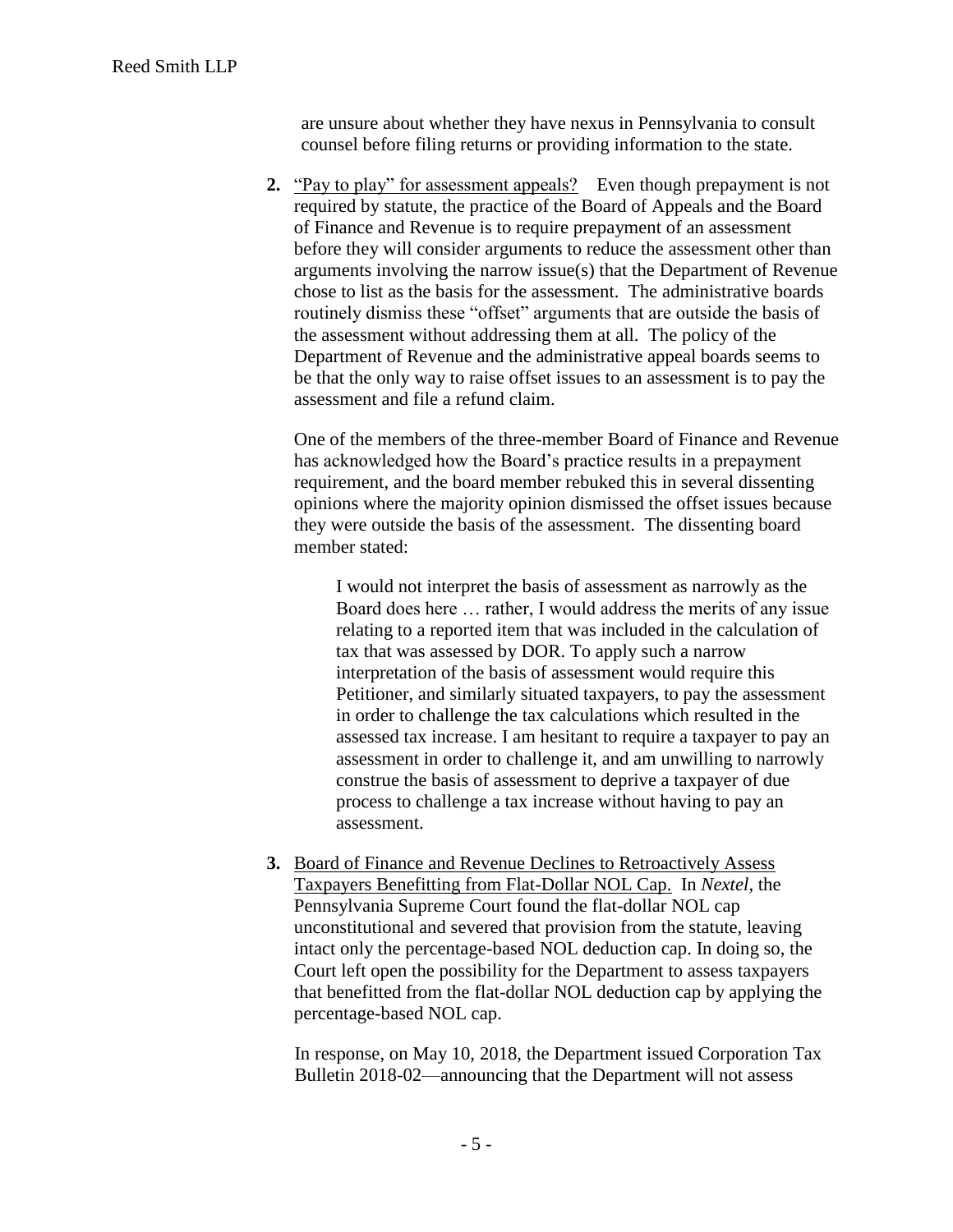taxpayers who benefited from the flat-dollar NOL cap for years prior to the issuance of *Nextel*.

Nonetheless, in 2019, Pennsylvania's Auditor General informally expressed an interest in assessing additional tax against taxpayers that benefitted from utilized the flat-dollar cap. However, the Board of Finance and Revenue indicated it will not force taxpayers to use the percentage-based cap, holding in recent appeals that "[t]his Board shall exercise its equitable powers and observe the limitations of Bulletin 2018-02 so as not to increase corporate net income taxes for tax years beginning between" 2007 and 2016.

**4.** Federal Tax Reform Guidance—GILTI and IRC § 163(j). On January 24, 2019, the Department released Corporation Tax Bulletin 2019-02, addressing the Pennsylvania tax treatment of global intangible low-taxed income ("GILTI") and foreign-derived intangible income ("FDII"). In the Bulletin, the Department concludes that GILTI is included in the corporate income tax base and treated as a dividend. Therefore, taxpayers will be able to deduct 100% of included GILTI from whollyowned subsidiaries from Pennsylvania taxable income. The Department also concludes that taxpayers cannot claim the GILTI or FDII deductions for Pennsylvania income tax purposes.

On April 29, 2019, the Department released Corporation Tax Bulletin 2019-03 to explain how the interest deduction limitation imposed by Internal Revenue Code § 163(j) impacts taxpayers' corporate net income tax calculations. In it, the Department concludes that when a federal consolidated group does not trigger the § 163(j) limitation, no limitation will apply for Pennsylvania purposes. If the federal limitation applies, however, taxpayers must separately compute their individual federal limitations (without accounting for any state-specific items), to reach the starting point for their Pennsylvania returns. The Bulletin also describes how taxpayers subject to the  $\S 163(i)$  limitation should treat interest addback adjustments, nonbusiness income, and in the case where a partnership has corporate partners. The Bulletin indicates that additional guidance may be forthcoming on  $\S$  163(j) as the need arises, though nothing new has been issued as of the publication of this outline.

#### **C. Trends and Outlook for 2021/2022**

**1.** Addback Years Now Under Audit. For tax years beginning after December 31, 2014, 72 P.S. 7401(3)1.(t) requires taxpayers to add back related-party intangible expenses and certain interest expenses to taxable income unless one of several exceptions applies. Taxpayers have been curious to see how the Department would apply those exceptions, and we're starting to find out more now assessments for post-2014 years have been issued. As the Department ramps its auditing back up post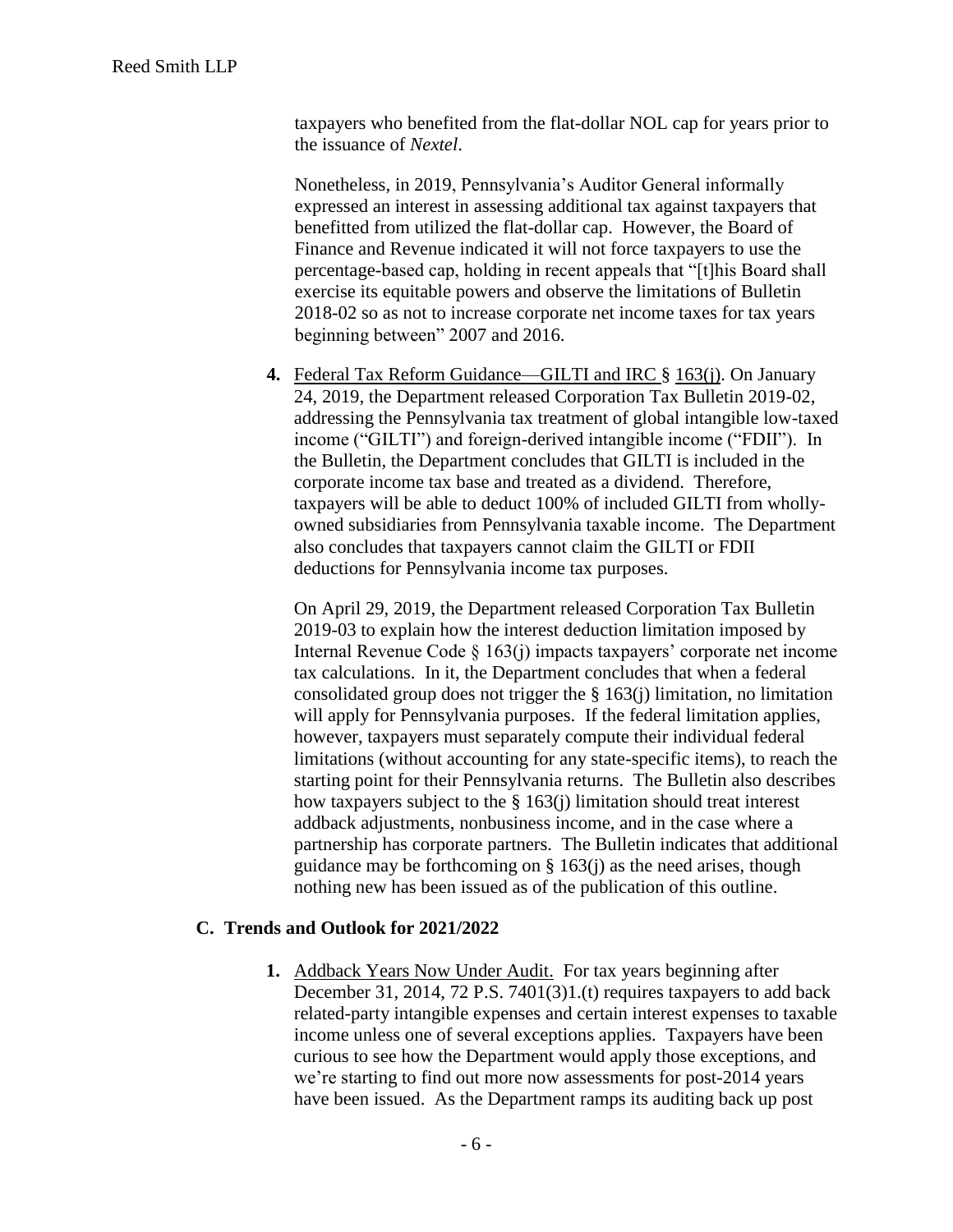COVID-19 shutdowns, addback continues to be an audit interest for the Department. For example, the Department has in certain situations taken an aggressive approach to interpreting the breadth of the interest expenses that are covered by the addback statute, and the Department has also continued to rely on the "sham transaction" doctrine to disallow interest deductions. We suspect that forthcoming assessments will continue to show more trends in the Department's interpretation of the addback provisions.

**2.** Refund Opportunity for Entities Receiving Service Income from Out-of-State Affiliates after 2014. A recent decision from Pennsylvania's Board of Finance and Revenue indicates that companies earning revenue for the performance of services for out-of-state affiliates may be able to source those receipts to the location of the affiliate rather than to the location of the ultimate consumer of the service, even if the ultimate consumer is in Pennsylvania.

In the Board's decision, the taxpayer (based in Pennsylvania) and provided its affiliates (also based in Pennsylvania) with sales and marketing services, which are subject to market-based sourcing for periods after January 1, 2014. Those affiliates produced pharmaceuticals that were ultimately sold to the patients of the physicians targeted by the taxpayer's sales and marketing services. The taxpayer argued that its receipts from sales and marketing services should not be sourced based on the location of the affiliates, but instead should be sourced based on the location of the customer that ultimately purchased the pharmaceuticals.

In denying the taxpayer relief, the Board found that the "market for these services is the locations of the affiliated entities," not the location of the pharmaceutical's ultimate consumer. Based on the Board's decision, there may be a refund opportunity for taxpayers sourcing service receipts to Pennsylvania if the direct customer of the service is an outof-state affiliate. *In Re: Teva Sales and Marketing Inc.*, Board of Fin. and Rev. Docket No. 1813182 (Decision Issued May 14, 2019). The taxpayer appealed the Board's decision to Commonwealth Court, where it remains pending. *Teva Sales and Marketing Inc. v. Commonwealth*, 566 F.R. 2019.

**3.** Department Continues to Apply Non-Statutory "Split-Apportionment" Method for Taxpayers Engaged in Distinct Activities that Each Require a Different Statutory Apportionment Formula.Pennsylvania's generally-applicable statutory formula for apportioning business income is based on a sales-factor only, but Pennsylvania has different statutory apportionment formulas that apply to business income from activities in specific industries, like pipeline companies. But what is a taxpayer to do if only a portion of its business income is from pipeline company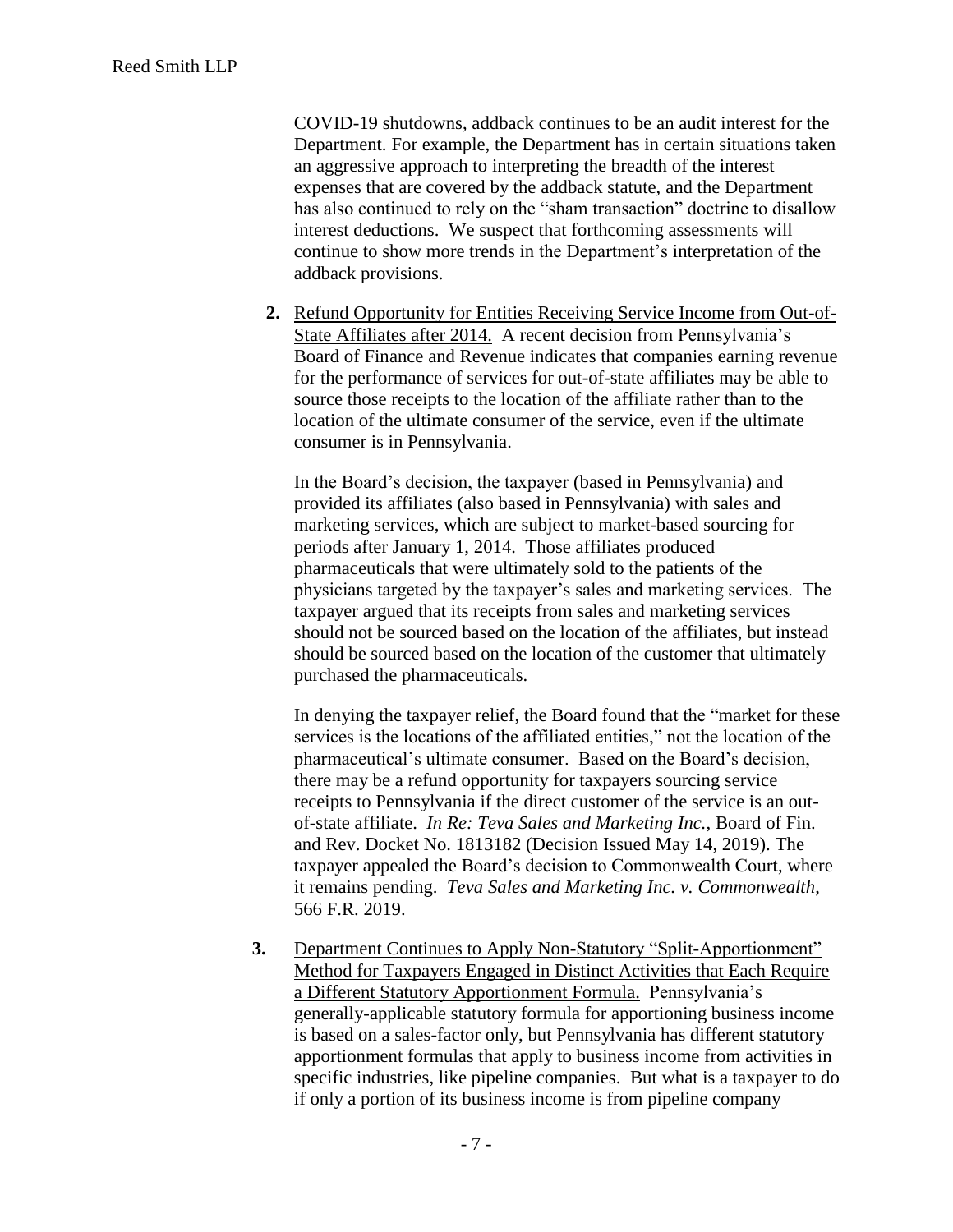activities and the rest is not? In other words, how do you apply these rules when a particular taxpayer has some business income subject to the general apportionment rule and also has other business income subject to the special industry rule for pipeline companies? The case of *Buckeye Pipeline Co. v. Commonwealth*, 689 A.2d 366 (Pa. Commw. Ct. 1997) answered this question by requiring the use of a so-called "splitapportionment."

The Department's approach to split-apportionment in this context has been to divide a taxpayer's overall income between the pipeline segment and non-pipeline segment based on each segment's percentage of the taxpayer's overall gross receipts. Under the Department's method, more income would be attributed to a particular segment simply because that segment earned a higher volume of gross receipts; but that method ignores the expenses incurred to generate the receipts and it ignores whether a particular segment in fact earned income or generated a loss. In a 2017 Board of Finance and Revenue case, the taxpayer argued that the Department's method was inappropriate, and instead the income for a particular segment should be computed based on the actual revenues and expenses for the particular segment. (Of course, after the income for a particular segment is established, then the statutory apportionment formula for that segment is applied to that income amount.) The Board agreed with the taxpayer and concluded that the Department's method "did not calculate the adjusted income of each business segment according to the Tax Reform Code." The Commonwealth appealed to Commonwealth Court, and the case ultimately settled.

The Department continues to follow the approach that the Board concluded was not consistent with the statute, and the Department continues to issue assessments on this basis. There are ongoing appeals on this issue.

## **II. SALES AND USE TAXES**

#### **A. Legislative Developments**

- **1.** Miscellaneous Exemptions Enacted. While 2021 has not brought wholesale legislative changes to Pennsylvania's sales and use tax, a few additional exemptions were enacted:
	- After December 31, 2021, items manufactured for the purpose of initiating, supporting, or sustaining breast feeding are exempt;
	- After December 31, 2021, multipurpose agriculture vehicles used in farming are exempt; and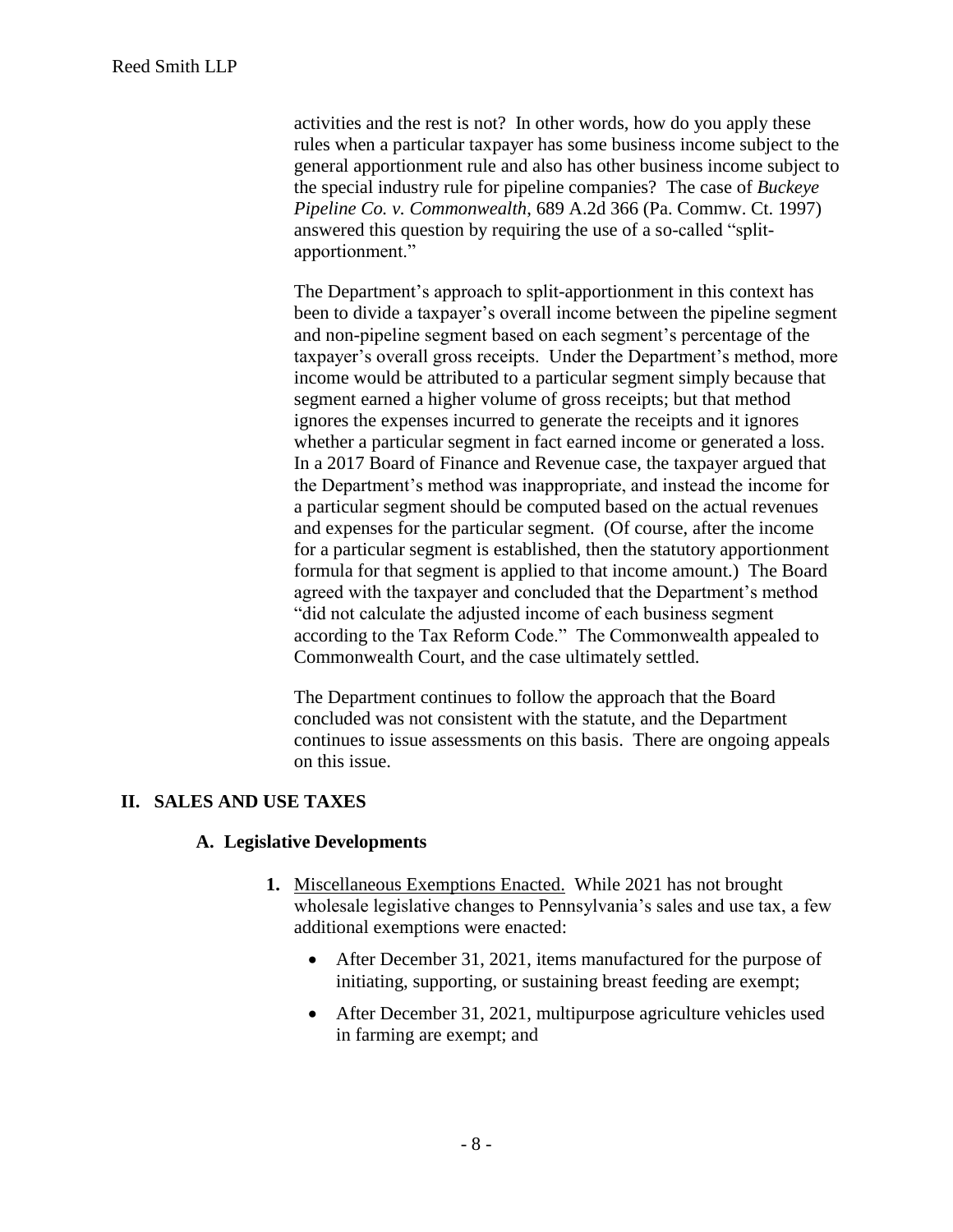- Effective August 29, 2021 (60 days after enactment of the law), helicopter simulators, training materials, and corresponding software are exempt from Pennsylvania's sales and use tax.
- **2.** Vendor Sales Tax Absorption Act 13 of 2019 removes the longstanding prohibition against vendors advertising that sales and use tax is included in the vendor's stated price. Now, vendors can advertise that they will absorb sales and use tax; however, the vendor must: (i) state on any receipt provided to the customer that the vendor will pay the tax and not imply that the transaction is exempt from sales and use tax, (ii) separately state the amount of sales and use tax on any receipt provided to the customer, and (iii) keep books and records documenting the purchase price and the sales and use tax absorbed and remitted to the state.

## **B. Judicial Developments**

**1.** Sales Tax Over-Collection Class Actions Pending. Multiple taxpayers, including discount warehouse clubs, furniture stores, and convenience stores, are currently subject to class action lawsuits in Pennsylvania regarding the collection of taxes. Some claims are for the overcollection of sales tax on the pre-discount cost of items purchased with coupons, while others are for the over-collection on certain exempt items. In addition to the potential taxes at issue, these class actions seek to recover attorney's fees and to impose the statutory penalties, which include, per-transaction penalties, including those imposed on a pertransaction basis.

In one such case, BJ's Wholesale Club is accused of over-collecting sales tax on the pre-discount cost of items purchased with coupons. In May of 2020, the Commonwealth Court held that where it was obvious a coupon was used to purchase taxable items (if every item on the receipt was taxable, for example), but BJ's Wholesale collected tax on the undiscounted price, a refund was due. However, where it is unclear whether the coupon was for a taxable or nontaxable item, no refund could be granted. The implication of granting a refund in this case is that it establishes over-collection of tax by BJ's Wholesale, which may impact the class action pending against the company. On exceptions, the Commonwealth Court's decision was reaffirmed. The decision is now under appeal at the Pennsylvania Supreme Court. *John G. Myers v. Commonwealth*, 67-68 MAP 2021.

**2.** Manufacturing and Help Supply. Additional guidance regarding Pennsylvania's manufacturing exemption and treatment of help supply services may be forthcoming. In a case currently pending in Commonwealth Court, the taxpayer, Quality Driven Copack, is a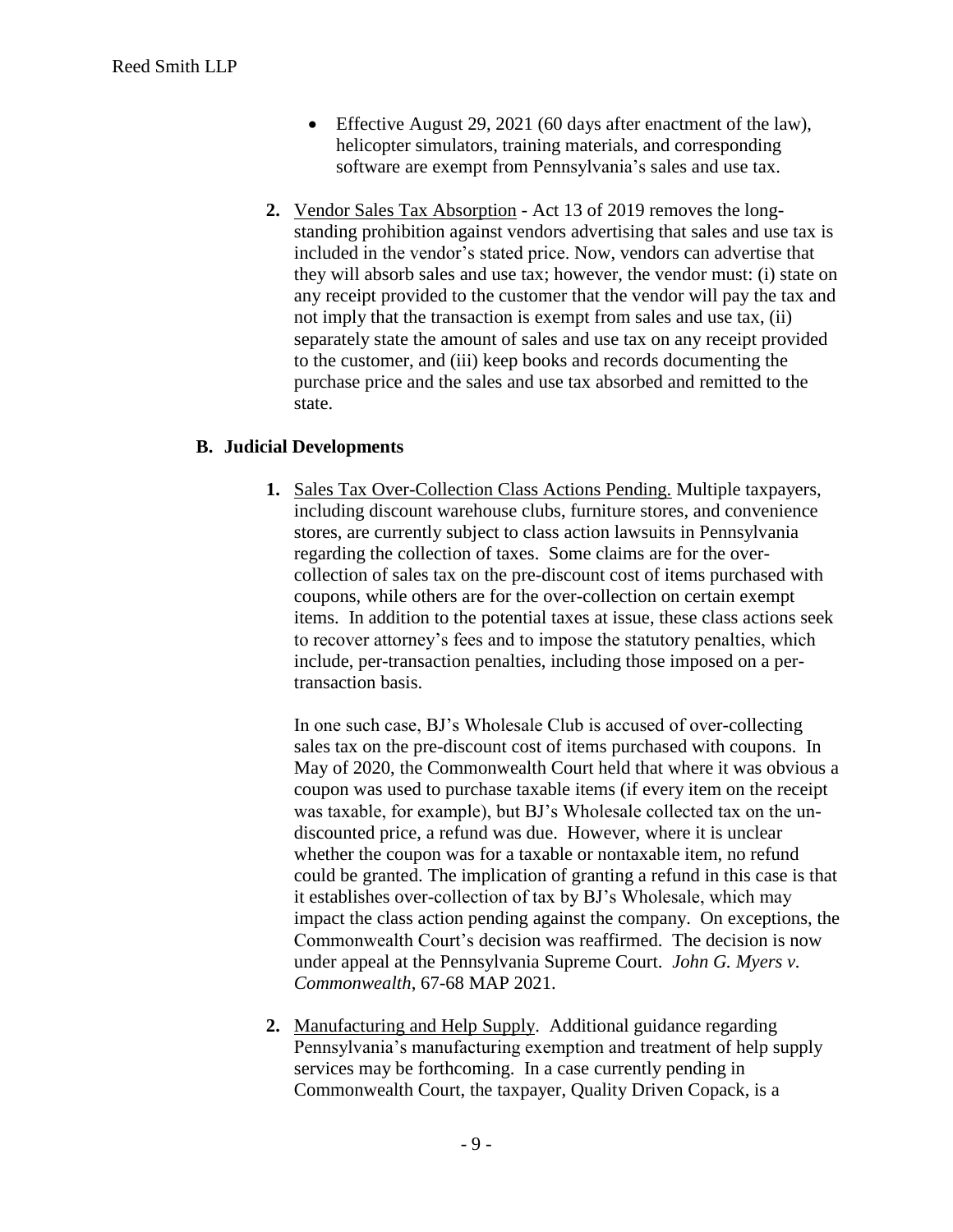Pennsylvania corporation engaged in business of assembling, and selling at wholesale, pre-cooked frozen sandwiches, entrees, and bowl/bag type meals. To create its product, the taxpayer purchases the food components and packaging materials, blends the components into meals, packages, and then freezes them to complete the process. The taxpayer's main arguments are that: (1) its purchases of property for the meal assembly line are exempt property directly used in manufacturing/processing; and (2) its purchase of staffing services are not taxable help supply services.

Briefing is now complete and the parties are tentatively scheduled for oral argument on October 18, 2021. *Quality Driven Copack, Inc. v. Commonwealth*, Docket Nos. 862 & 879 F.R. 2013.

- **3.** Fuel Blending as Manufacturing. In a rare tax appeal filed by the Commonwealth rather than a taxpayer, Pennsylvania is challenging the Board of Finance and Revenue's decision to grant Wawa a refund of tax paid on the purchase of blending equipment used at Wawa's fuel stations. To the extent the equipment was used to blend raw gasoline and biofuels into consumer-grade vehicle fuel, the Board agreed with Wawa that the equipment qualifies for Pennsylvania's manufacturing exemption. On appeal, the state will seek to convince the Commonwealth Court otherwise, arguing that the "blending of two or more fuel products does not meet the definition of 'manufacturing' or 'processing' under the Tax Reform Code." *Commonwealth v. Wawa Inc.*, 275-76 F.R. 2021.
- **4.** Financial Institution Security Equipment Exemption Limited. On July 17, 2018, the Commonwealth Court issued its opinion in *Victory Bank v. Commonwealth*, denying the taxpayer's refund claim and holding that the taxpayer's computer hardware did not qualify as exempt financial institution security equipment.

Under the sales tax exemption for financial institution security equipment, which is set forth in a Department regulation, tax is not due on the "attachment or affixation of security equipment to real estate."

The taxpayer argued that its purchases of computer hardware were exempt because the hardware has power cords that are "attached" to buildings' electrical systems. In addition, the taxpayer argued that its purchases of software were exempt as a "component part of the hardware."

In contrast, the Commonwealth argued that the "method-of-attachment" test set forth in precedential case law requires *permanent* attachment or affixation. In those cases, the issue was whether certain items retained their character as tangible personal property upon installation. The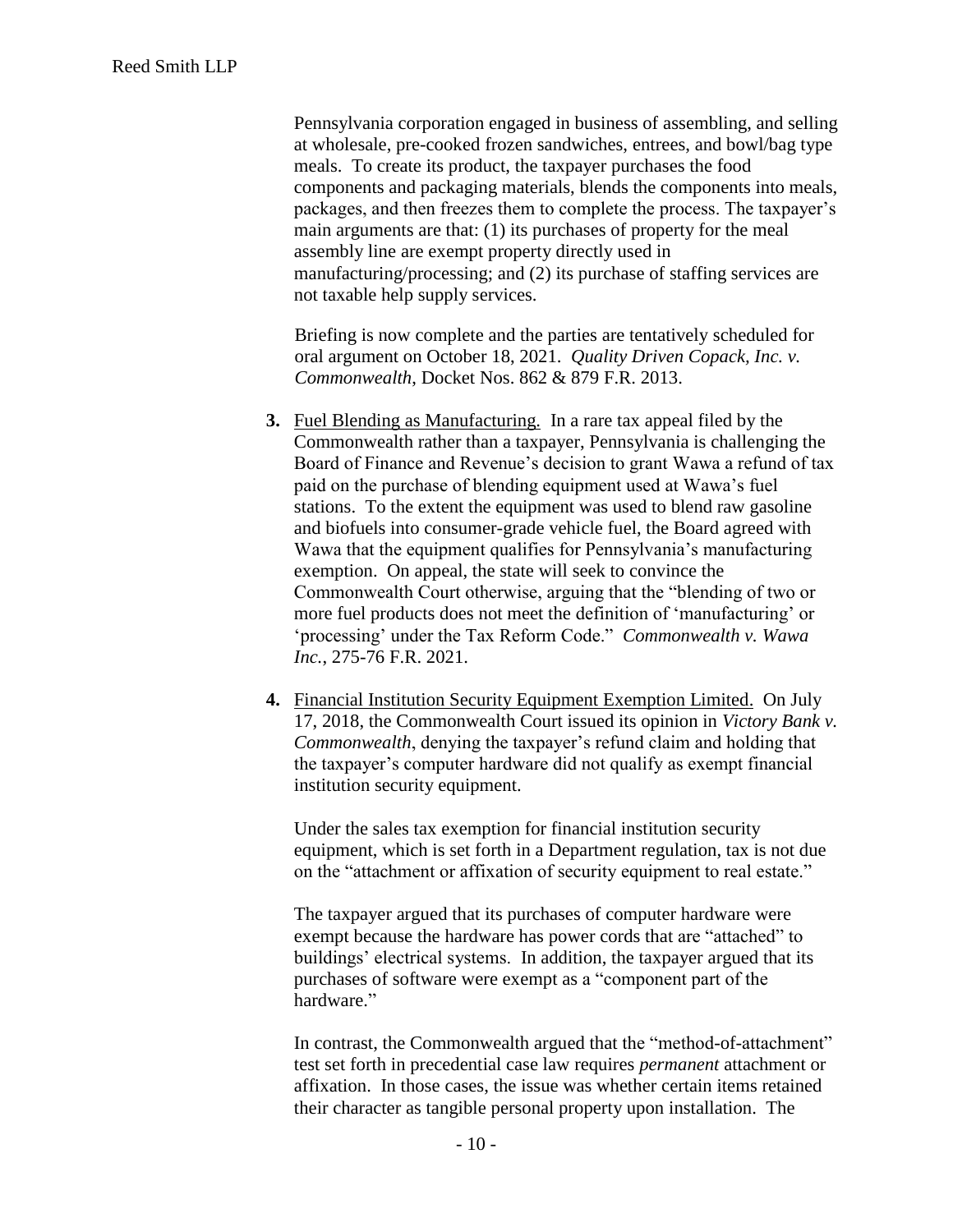Commonwealth also argued that the regulation was superseded by statutory amendments that implicitly require permanent affixation.

In its July 17, 2018 Opinion, the Commonwealth Court ruled in favor of the Commonwealth and found that plugging a computer into an electric outlet did not amount to installation. While the court declined to hold that the Department's regulation was superseded in its entirety, it did find that the higher affixation standard argued by the Commonwealth applied. In response to exceptions filed by the taxpayer, the court held that, unlike a situation where the Department's litigating position conflicts with a regulation, a subsequently-enacted statute allows a court to amend or void a conflicting regulation to be consistent with the new statute, because a regulation cannot exceed the scope of its enabling statute.

On November 13, 2019, Victory Bank filed a Notice of Appeal in the Pennsylvania Supreme Court. Briefing was completed in May 2020 and on October 1, 2020, the Court issued a decision affirming the Commonwealth Court's decision per curiam*. Victory Bank v.*  Commonwealth, 89 MAP 2019.

## **C. Administrative Developments**

**1.** SUT Bulletin 2021-03: Remote Help Supply Services. The Department of Revenue issued a new sales and use tax Bulletin on September 16, 2021 to address the sourcing of help supply services given the "technological developments [that] have allowed some help supply employees to work remotely."

Historically, the Department has taken the position that help supply services are subject to Pennsylvania tax if the "delivery or use" of the service occurs in Pennsylvania. "Delivery" occurs in Pennsylvania if the temporary worker reports for work "at a location" in Pennsylvania while "use" occurs if that worker performs work "at a location" in Pennsylvania. On its face, the Department's historical policy does not contemplate a worker who provides services remotely from a location outside Pennsylvania. SUT Bulletin 2021-03 changes that. In it, the Department states that the "delivery or use" of remote help supply services occurs where the purchaser receives the benefit of the services. Specifically, the Department says that "[w]hether the help supply employee is reporting in person or remotely is not determinative." Instead, providers of help supply services should look to the location to which the work is delivered in determining the location of delivery or use under the Department's new guidance.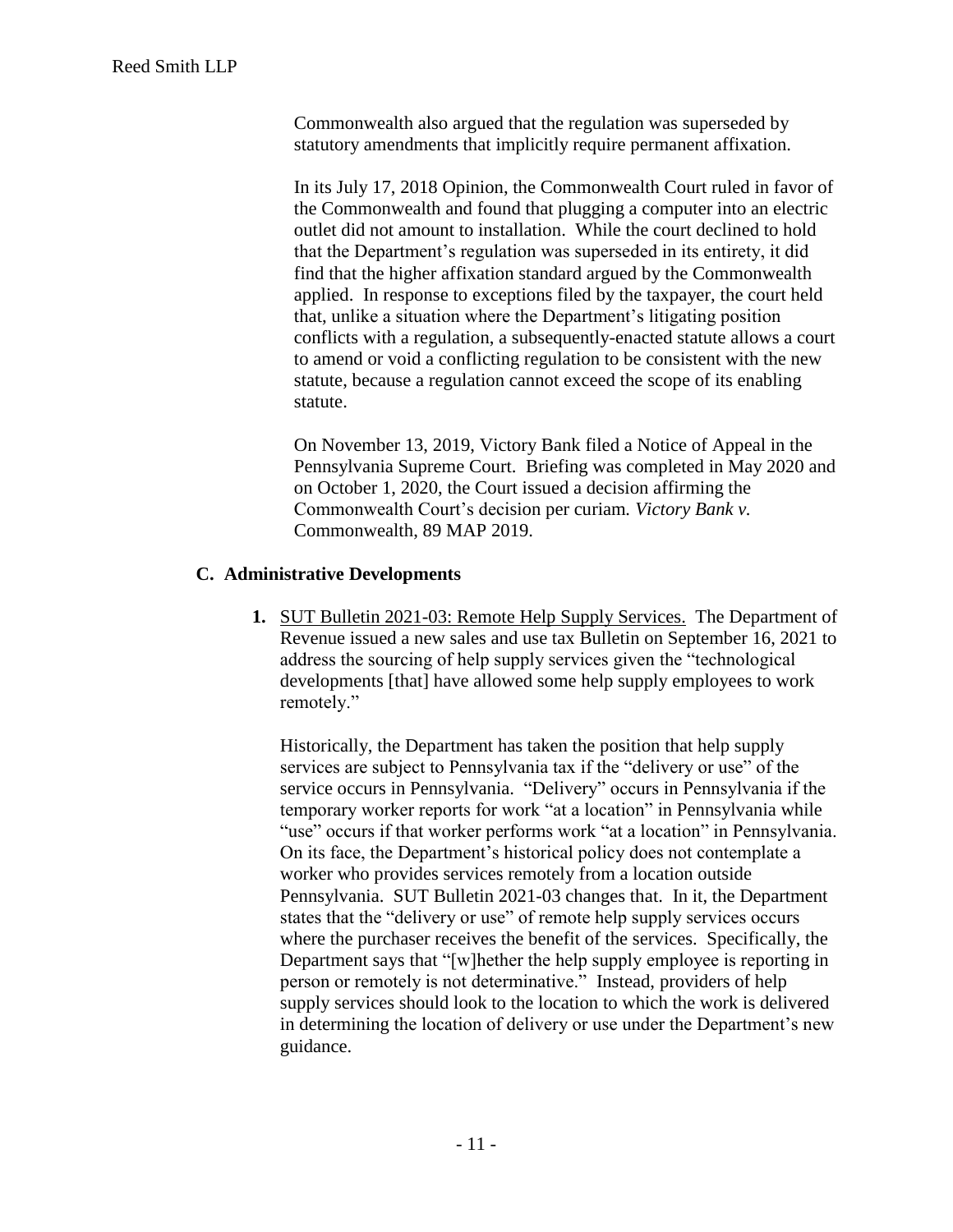- **2.** SUT Letter Ruling re: Membership Fees. On January 31, 2020, the Department of Revenue issued a sales tax letter ruling addressing sales of memberships through which members receive access to publications and other tangible personal property. The letter ruling provided that if membership fees include both services and taxable tangible personal property, those membership fees are taxable (essentially treating the fees as bundled transactions). That letter ruling, however, is no longer available on the Department's website, which creates a question as to whether this authority remains valid. Letter Ruling No. SUT-20-001.
- **3.** SUT Bulletin 2019-03 Sales Tax Absorption. The Department of Revenue issued a sales and use tax bulletin to address the requirements relating to sales tax absorption under Act 13 of 2019 (discussed above in the Legislative Developments section). The bulletin provides an example of sales tax absorption, and how such absorption applies to the persons responsible for collecting and remitting sales tax. In particular, when absorbing sales tax, the taxpayer must (1) provide the customer with a receipt stating that the sale is subject to sales tax and that it will pay the sales tax; (2) provide the customer with a receipt separately stating the sales price of the items sold and the sales tax; (3) separately state in its books and records the sales price and the sales tax; (4) calculate the sales tax by multiplying the sales price by the applicable tax rate; and (5) remit the sales tax to the Department. The bulletin specifies that the retailer in the example is solely responsible for paying sales tax to the Department, and it cannot obtain a refund of sales tax even if it's later discovered that the customer was not subject to sales tax.
- **4.** SUT Bulletin 2019-04 Proper Use of Direct Pay Permits. SUT Bulletin 2019-4 provides guidance on the correct use of direct pay permits. In particular, the direct pay permit must be used in conjunction with a properly completed exemption certificate. The bulletin specifies that only the holder of the direct pay permit can use the permit; it cannot be used by a vendor to justify not charging tax on sales to the holder of a permit. The taxpayer holding the direct pay permit must present its vendor with the exemption certificate in order for the vendor to not charge tax on the sale.

## **III. OTHER TAXES**

## **A. Unclaimed Property**

## **1. Judicial Developments**

State Treasurer Sues to Obtain Shareholder Information. On May 10, 2019, Pennsylvania's State Treasurer filed a Commonwealth Court complaint seeking to compel PPL Corporation ("PPL") to provide shareholder information in connection with an ongoing unclaimed property audit. Pennsylvania's third-party auditor requested that PPL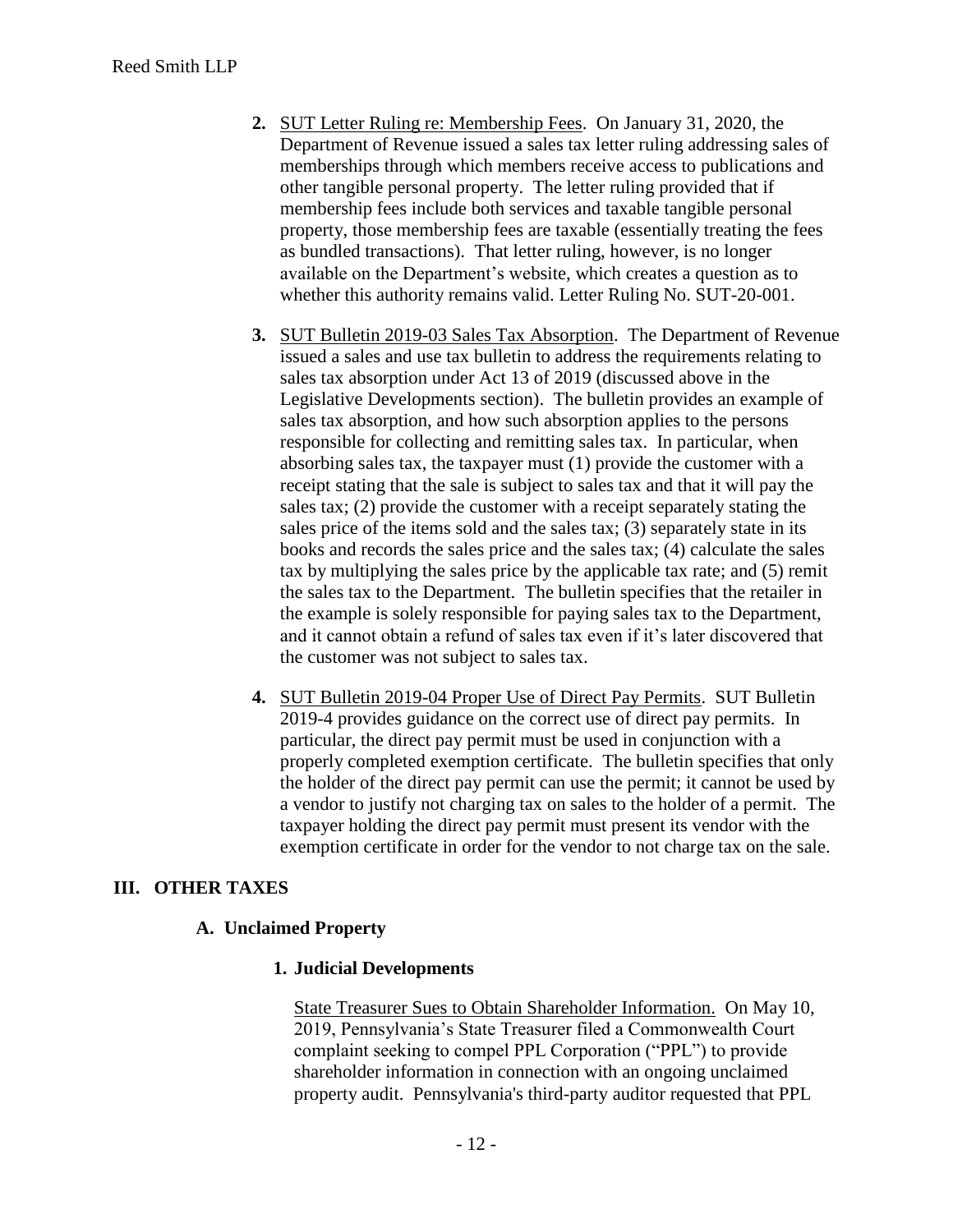provide shareholder information such as social security numbers and street addresses (irrespective of the shareholders' state of residence).

PPL declined to provide the requested information, arguing that it is not needed in order to make a preliminary determination as to the applicability of the state's unclaimed property laws. Rather, PPL argues that it should be able to provide limited owner information to isolate items that may be subject to escheat in Pennsylvania and then provide detailed information for only those items. In response, the Treasurer issued a subpoena to which PPL raised further objections, spurring the Treasurer to file a complaint.

Following briefing and argument, on July 20, 2021, the Commonwealth Court overruled PPL's objections and ordered that PPL submit an Answer to the Treasurer's Complaint. That Answer seeks dismissal of all Counts of the Complaint while also raising numerous arguments regarding the subpoena's enforceability as a new matter. If PPL prevails, the decision could serve as an important check on the ability of auditors to "fish" for owner information not directly relevant to the enforcement of Pennsylvania's own unclaimed property laws. *Torsella v. PPL Corp.*, 272 MD 2019.

U.S. Supreme Court Asked to Decide Escheat Dispute Between States. In response to litigation initiated by Pennsylvania and Wisconsin in federal district court over the priority rules for MoneyGram payments, Delaware has petitioned the Supreme Court of the United States to settle the dispute as a case of original jurisdiction. In response, the Court has appointed a Special Master to gather evidence and develop a record for their review. On July 23, 2021, the First Interim Report of the Special Master was issued. In it, the Special Master recommends that the Court find the MoneyGram payments subject to the escheat laws of the state in which they were purchased rather than to those of Delaware (as the state of incorporation for MoneyGram). As of publication, the parties have not responded. Once the record is developed, the Justices will decide whether to grant certiorari. *Treasury Dep't of the Commonwealth v. Delaware State Escheator David Gregor*, Case 1:16-cv-00351-JEJ (M.D. Pa. Feb. 26, 2016).

#### **B. Gaming Taxes**

#### **1. Legislative Developments**

Sunset of Additional Tax on Table Games Repealed. On top of the standard 12% tax imposed on gross table game revenue, Pennsylvania's legislature enacted an additional 2% tax effective August 1, 2016. That tax was scheduled to expire on August 1, 2021, until Act 25 of 2021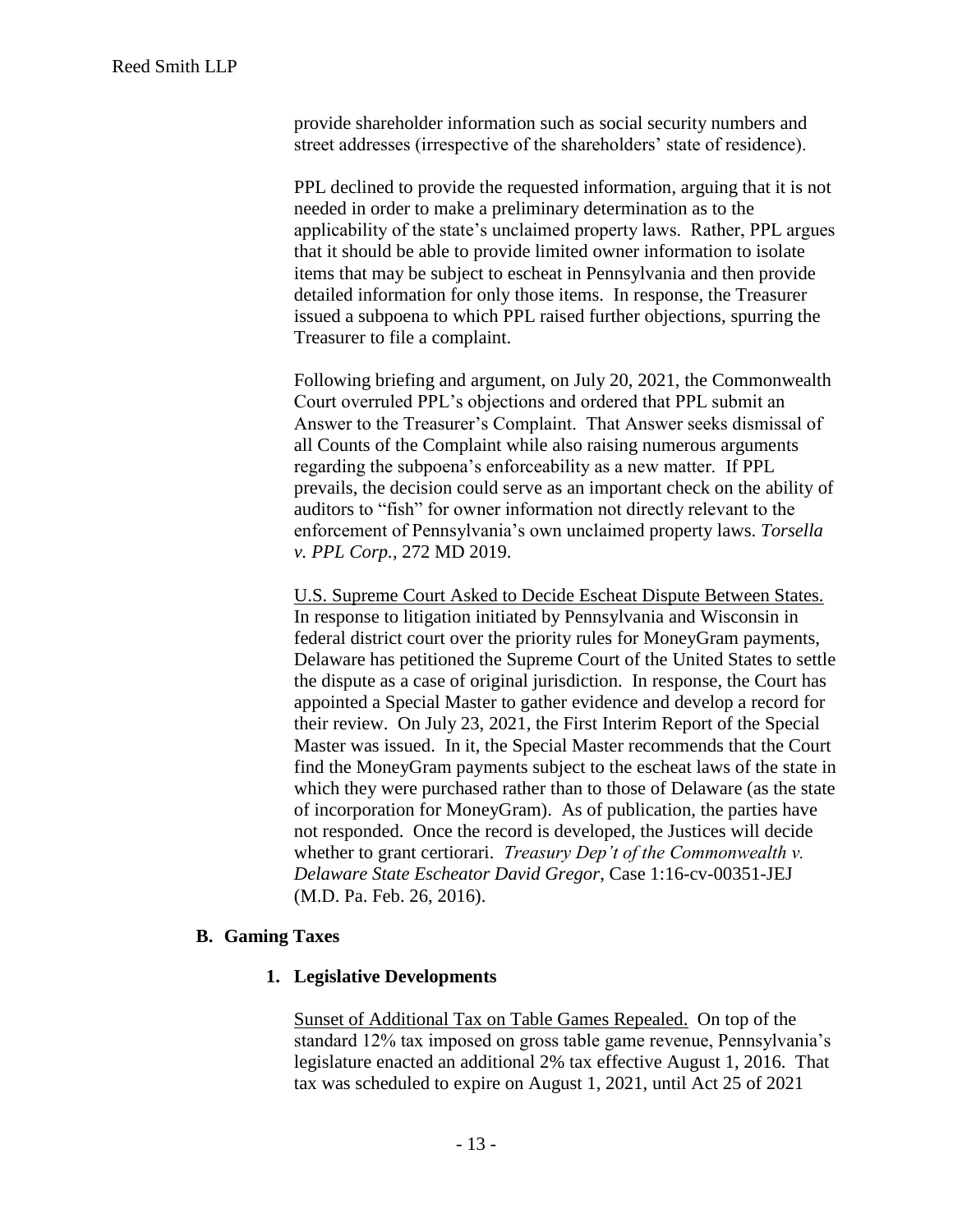repealed the expiration date, thereby making the cumulative 14% tax rate permanent.

## **2. Judicial Developments**

Events Tickets: Services or Tangible Personal Property? As discussed below, Pennsylvania law allows a deduction from the gross terminal revenue and gross table game revenue tax bases for certain promotional items. However, five items are excluded by statute from qualifying for the deduction: travel expenses, food, refreshments, lodging, and services. The Supreme Court of Pennsylvania is now considering whether the exclusion for "services" applies to event tickets.

While the Commonwealth argues that when you consider substance over form, the tickets to baseball games, concerts, etc. are representative of services and therefore not deductible, the taxpayer argues that the tickets are intangible personal property—not services. In October 2019, the Commonwealth Court agreed with the taxpayer, finding that ambiguity as to the reach of the term "services" within the Gaming Act must be construed in the taxpayer's favor.

The Commonwealth filed its appeal with the Pennsylvania Supreme Court in March 2020. Oral argument was held on April 13, 2021 and the parties are awaiting the Court's decision. *Greenwood Gaming and Entertainment, Inc. v. Commonwealth*, 19 MAP 2020.

Gaming Tax Refund Claim Denied as Untimely. Over the course of several years, Greenwood Gaming and Entertainment, Inc. argued unsuccessfully through multiple levels of appeal that it was entitled to deduct the value of promotional giveaways from the tax bases of its gross terminal revenue and gross table game revenue liability calculations. In April 2014, the Pennsylvania Supreme Court finally ruled in favor of Greenwood Gaming and permitted the requested deductions, subject to certain qualifying criteria. *Greenwood Gaming and Entertainment, Inc. v. Commonwealth*, 90 A.3d 699 (Pa. 2014).

Upon receiving the favorable Pennsylvania Supreme Court decision, Greenwood Gaming filed a refund claim for closed periods—where tax was paid more than three years prior to filing. Both the Board of Appeals and Board of Finance and Revenue dismissed these refund clams as untimely.

On appeal to Commonwealth Court, Greenwood Gaming requested a review of the merits of its refund claim on the basis that: (i) dismissal violates its due process rights since they have been harmed and the Commonwealth was on notice of their claims by virtue of the prior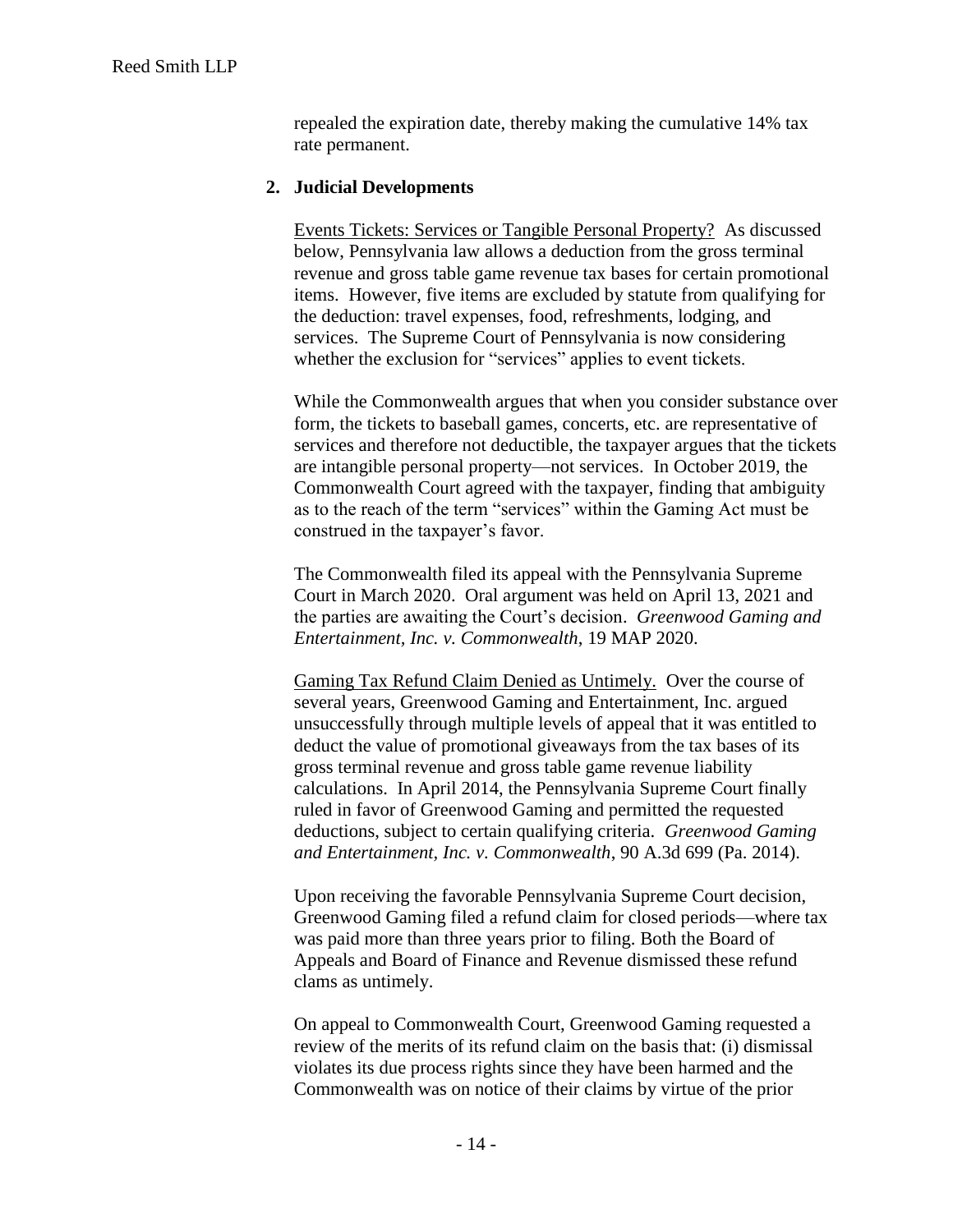appeals; and (ii) as applied here, the statute of limitations is inequitable because Greenwood Gaming could have been liable for making a claim unsupported by the law in effect at the time as a result of the history of losses prior to the Pennsylvania Supreme Court decision.

On September 6, 2018, the Commonwealth Court unanimously granted summary relief in favor of the Commonwealth. The Court held that Greenwood Gaming failed to timely file its request for refund and equitable principles could not revive the request. Greenwood Gaming filed exceptions to the Court's decision on October 8, 2018. On September 30, 2019, the Commonwealth Court issued its opinion denying Greenwood's exceptions. *Greenwood Gaming and Entertainment v. Commonwealth*, 609 FR 2015 (Pa. Commw. Ct. 2019). Greenwood appealed to the Pennsylvania Supreme Court and on August 18, 2020, the Court issued an order affirming the Commonwealth Court's decision.

Slot Machine Tax Still Unconstitutional? In September 2016, the Pennsylvania Supreme Court held that the local share assessment had a non-uniform progressive rate structure in violation of the Uniformity Clause of Pennsylvania's Constitution. Act 42 of 2017 sought to resolve that problem by amending the tax to impose the assessment only on a percentage basis.

Although the revised assessment is collected in a uniform manner, it is then placed in a restricted account before being distributed back to the casinos based upon their relative revenue. The higher a casino's revenue, the lower the "grant" they receive from the restricted fund. Because the law required that local share assessment funds be redistributed back to only a subset of the casinos paying the assessments, the taxing scheme was challenged in the Pennsylvania Supreme Court as being in violation of the Uniformity Clause.

In April 2019, the Court ruled in favor of the taxpayer. Though the Court declined to rule on the taxpayer's Uniformity Clause argument, it found that the local share assessment violated the Fourteenth Amendment of the U.S. Constitution because the burden of the tax imposed on the taxpayer was disproportionately high compared to the benefits of the tax for this taxpayer. *Sands Bethworks Gaming, LLC v. Commonwealth*, 207 A.3d 315 (Pa. 2019).

Impact of "Stipulations" Agreed Upon at Administrative Level. In a case currently pending before Commonwealth Court, the underlying issue is whether "momentum dollars" (redeemable points) are deductible for purposes of computing the Gross Revenue Terminal Tax and the Gross Table Games Revenue Tax. The parties are currently arguing over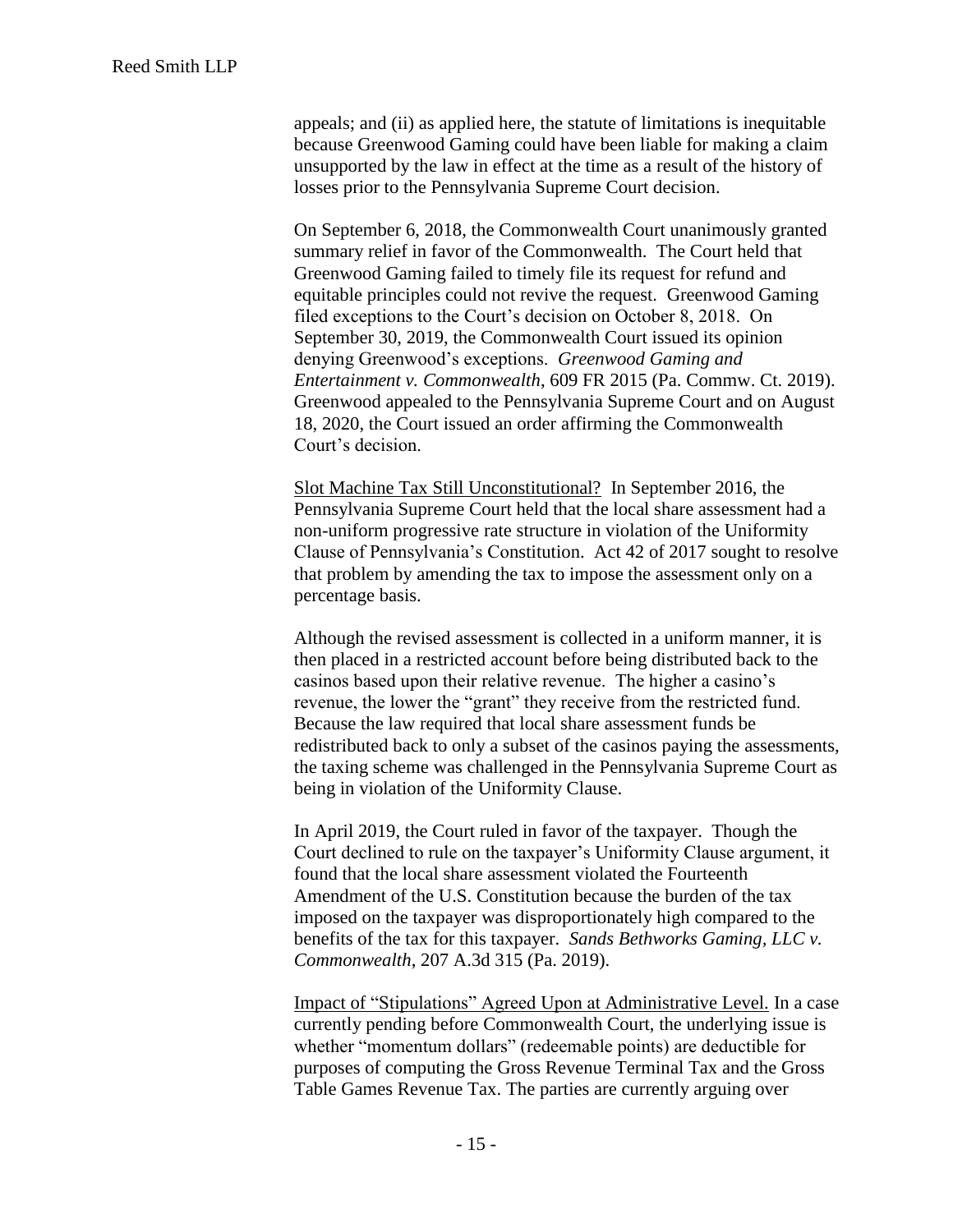procedural issues surrounding the impact of agreements at the administrative appeal level. Specifically, the taxpayer and the Department of Revenue stipulated to particular facts at the Board of Finance Revenue—that momentum dollars are tangible personal property when awarded to a patron. On appeal, the Office of Attorney General is arguing that the Commonwealth is not bound by the factual stipulation made between the Department of Revenue and the taxpayer at that administrative level. On May 12, 2021, the Court heard argument on this issue as well as whether the Commonwealth waived its right to raise particular issues since it did not file a cross-appeal and whether the same methodology applies for setting the deduction amount for the Gross Revenue Terminal Tax and the Gross Table Games Revenue Tax. The parties are awaiting the Court's decision.

## **3. Administrative Developments**

Gaming Tax Bulletin. The Department issued Pennsylvania Gaming Tax Bulletin 2019-01. The Department issued this bulletin to address the gaming expansion under Act 42 of 2017 and, specifically, the applicability of the Department Bulletin 2015-01 addressing the deductibility of promotional items from "gross terminal revenue". As stated in Bulletin 2019-01, the Department's policy "remains that 'cash equivalents' generally do not include amounts provided to players as part of reward programs unless the amounts meet the definition of 'cash equivalent'" for purposes of determining promotional play deductions.

## **C. Bank Shares Tax**

## **1. Legislative Developments**

Treatment of Reports of Condition for Merged Institutions. Act 25 of 2021 immediately amended the definition of "receipts" for Bank Shares Tax purposes to account for mergers and acquisitions. Pursuant to the new definition, the income statements included in each institutions' Reports of Condition should be "combined as if a single institution had been in existence for that year."

Edge Act Exclusion Phase-In. Act 84 of 2016 made a number of changes to the Bank Shares Tax. Among those still being phased in is the exclusion of the equity of Edge Act subsidiaries (formed pursuant to 12 U.S.C. § 611) from the bank shares tax base. This exclusion will be phased-in with a 20% exclusion for calendar years beginning on or after January 1, 2018, and a 100% exclusion for calendar years beginning on or after January 1, 2022.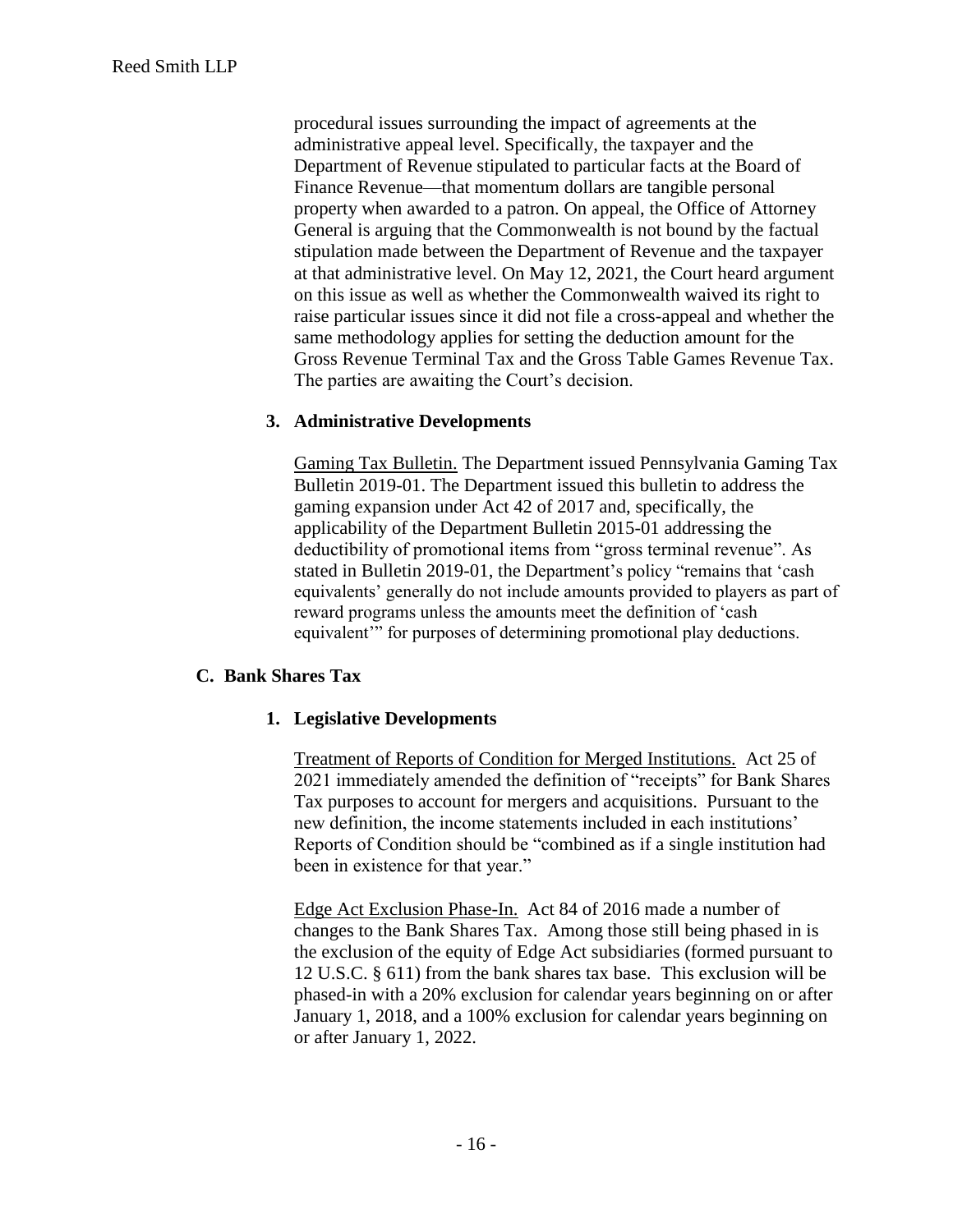## **D. Gross Receipts Tax**

## **1. Legislative Developments**

Sales of Electric Power to Boroughs for Resale. Act 28 of 2020, signed June 5, 2020, amends Title 8 (applying to Boroughs and Incorporated Town) of the Pennsylvania statutes, to provide that the sale of electric power to a borough for resale inside the limits of the borough, and the sale of electric power by a borough inside the limits of the borough, are exempt from the gross receipts tax imposed under 72 P.S. § 8101.

# **2. Judicial Developments**

Resale Exemption Does Not Apply to Receipts from Sales to IDAs. In a decision recently affirmed by the Pennsylvania Supreme Court, a taxpayer was denied gross receipts tax ("GRT") relief on its sales to an Industrial Development Authority ("IDA"). The taxpayer, a wholesale seller of electricity, sought to exclude amounts from its tax base that were generated from the sale of electricity to an IDA that resold the electricity to its own customers.

In ruling against the taxpayer on its resale argument, the Commonwealth Court found in May 2017 that the IDA was not a qualifying purchaser for purposes of the resale exemption because it was not itself subject to the GRT. In March 2018, the Commonwealth Court overruled exceptions that were filed by the taxpayer and affirmed its decision. The taxpayer appealed that decision to the Pennsylvania Supreme Court. On December 28, 2018, the Pennsylvania Supreme Court affirmed the order of the Commonwealth Court. *American Electric Power Serv. Corp. v. Commonwealth*, 199 A.3d 880 (Pa. 2018).

## **3. Trends and Outlooks**

Corporation Tax Bulletin 2020-01 – Telecommunications and Electric Gross Receipts Tax Sales for Resale. On January 23, 2020, the Department of Revenue issued a sales tax bulletin clarifying the exemption for resales to political subdivisions in light of the *American Electric Power Serv. Corp. v. Commonwealth* decision discussed above. That decision requires a taxpayer claiming a sale for resale to substantiate that the counterparty actually resold the commodity in a transaction on which gross tax is ultimately paid. Accordingly, as described in the bulletin, the Department developed a Sale for Resale Acknowledgement Form that can substantiate such transactions. The Sale for Resale Acknowledgement Form will be issued by the Department to resellers and sellers wishing to claim a sale for resale exemption must obtain this form from the reseller.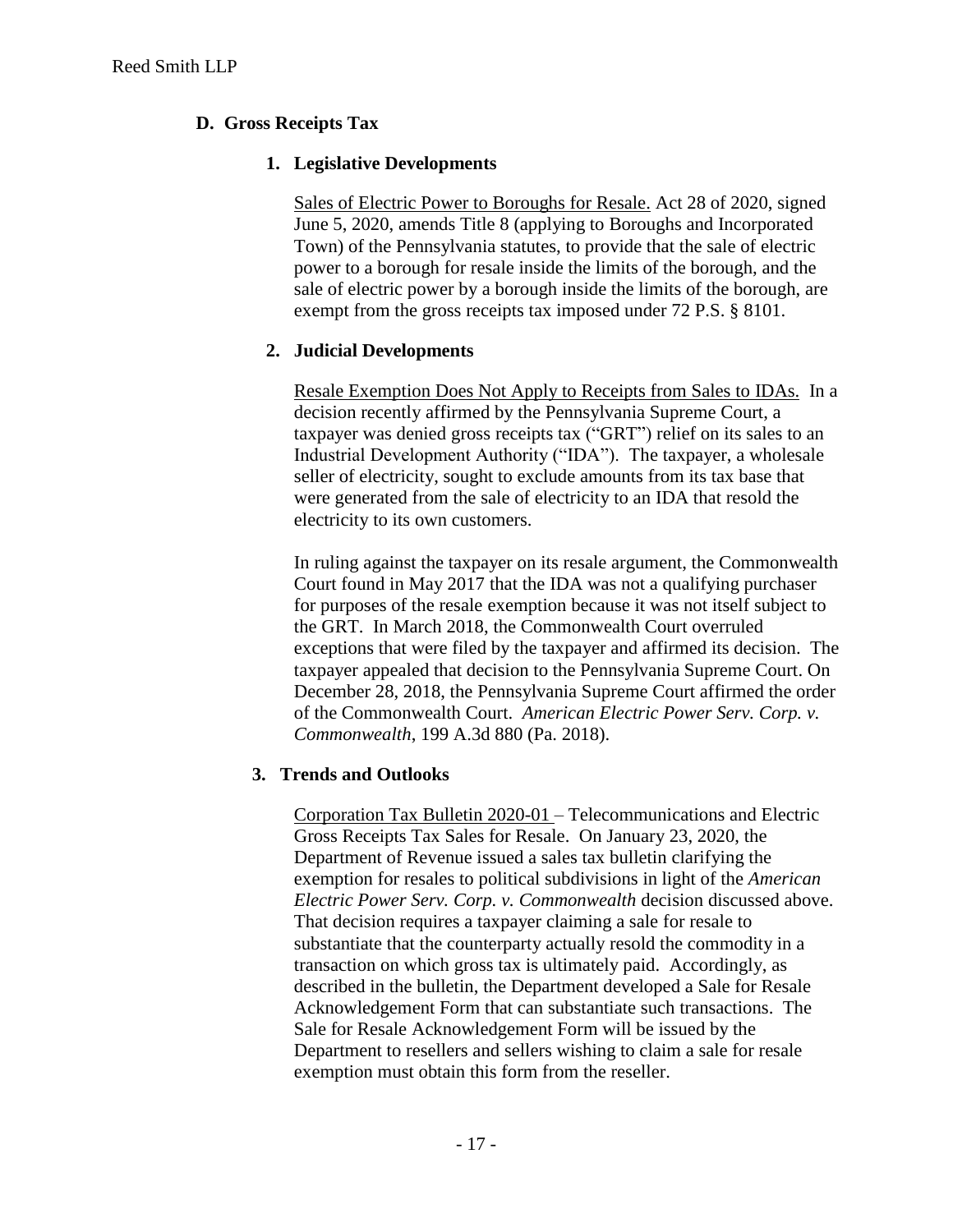## **E. Personal Income Tax**

## **1. Legislative Developments**

Non-employee Income Tax Withholding Requirements. Under Act 43 of 2017, taxpayers filing Form 1099-MISC who pay at least \$5,000 annually to any one nonresident individual or disregarded entity with a nonresident member, are now required to withhold income tax from such payments. With respect to payees who receive less than \$5,000 annually from the taxpayer-payor, withholding is discretionary. However, payments from the United States and Pennsylvania governments are exempt from withholding regardless of their aggregate value.

Though this change became effective 60 days from Act 43's enactment, the Department received significant pushback on the difficulty of becoming compliant with the expanded withholding requirements on such short notice. In response, the Department issued guidance in February 2018 stating that it would not enforce the requirement to withhold until July 1, 2018. Since then, the Department has also issued a Withholding Exemption Certificate and made additional guidance available on its website.

The House of Representatives has introduced bills to repeal these Act 43 changes, as well as technical correction bills; however, none of these bills have been enacted.

## **2. Judicial Developments**

Refund Statute of Limitations. A taxpayer is challenging the statute of limitations period for seeking a refund of paid assessments. In *Epifanio Torres v. Commonwealth*, the Department conducted a desk audit and used information received from the IRS to assess tax against the taxpayer. The Department issued an assessment notice to taxpayer on January 9, 2008. The taxpayer paid the assessed tax on September 3, 2014, and filed a refund claim on October 29, 2015, over three years later. The taxpayer argues that its refund claim was timely filed under section 72 P.S. § 10003.1(b), which requires the taxpayer to file a petition for refund for taxes paid with respect to the audit period within six months of the mailing date of the notice of assessment, determination or settlement, or within three years of actual payment of the tax, whichever is later. The Department filed Application for Relief to dismiss the action on April 30, 2019. On September 30, 2019 the Taxpayer filed its brief. The Commonwealth filed its brief on October 30, 2019, and the Taxpayer filed its reply brief on November 13, 2019. The court held oral argument on February 11, 2020 before a panel. On February 28, 2020, the court filed its Memorandum Opinion affirming the Board of Finance and Revenue decision. The Taxpayer filed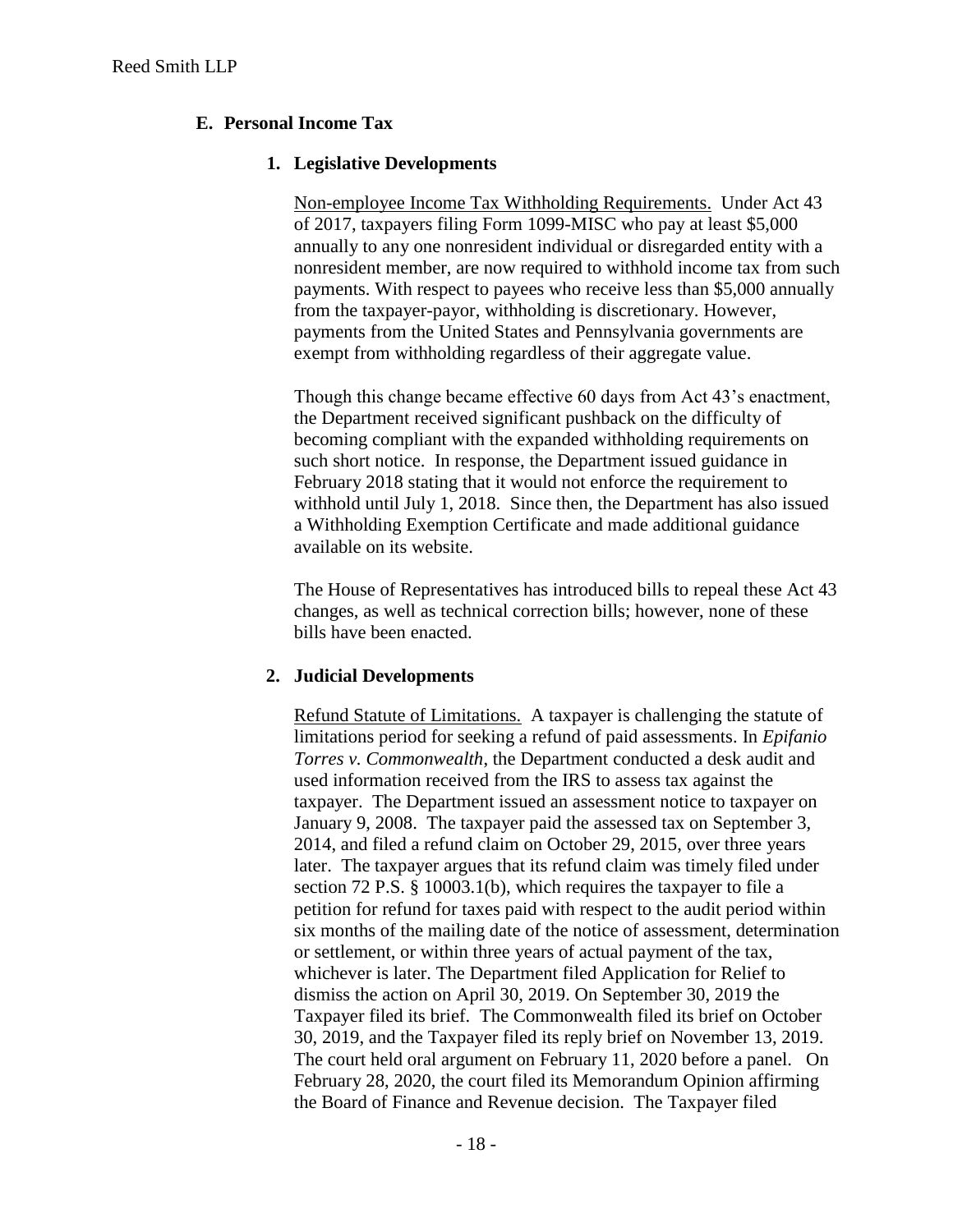exceptions on March 20, 2020 and filed its brief on July 2, 2020. The Commonwealth filed its brief in opposition to the Taxpayer's exceptions on September 2, 2020, and the Taxpayer filed its brief on the exceptions on September 11, 2020. On December 29, 2020, the Court ordered the case to be submitted on briefs. A decision on exceptions is expected in October 2021.

Foreign Tax Credits. In *Neubauer v. Commonwealth,* a taxpayer is challenging the disallowance of credits for tax paid to foreign countries, and specifically whether the disallowance is unconstitutional under *Comptroller v. Wynne*, 135 S. Ct. 1787 (2015). *Neubauer* was originally held pending the petition for cert. to the U.S. Supreme Court in *Steiner v. Utah*, which was denied by the Supreme Court on February 24, 2020. Thus, the stay of the matters was lifted by the Commonwealth Court, and the next court deadline in *Neubauer* is January 14, 2022.

#### **F. Local Taxes**

#### **1. Legislative Developments**

Philadelphia NOL Carryforward Period. On Jan. 24, 2019, Philadelphia enacted an ordinance that extended the NOL carryforward period for the business income and receipts tax ("BIRT"). The ordinance only becomes effective when the Pennsylvania General assembly passes authorizing legislation. If enacted, NOLs may be carried forward for 20 tax years (instead of only 3 tax years) following the year in which they were incurred. The ordinance applies only to those losses incurred on or after the ordinance's effective date. NOLs incurred prior to the ordinance's effective date retain the three-year carryforward period. The earliest net loss may be carried over to the earliest taxable year possible.

The General Assembly has introduced bills to authorize this, but nothing has been enacted.

Proposal for Destination-Based Local Sales and Use Tax. On July 17, 2020, Pennsylvania Representatives Innamorato and Kenyatta issued a memorandum to all House members seeking to close the "Amazon Local Sales Tax Loophole". Under current law, local taxes imposed by Philadelphia and Allegheny counties source sales using an origin approach. Amazon, which does not have physical presence in Philadelphia County or Allegheny County, is not subject to the local sales tax under the current origin-based approach. The draft language proposed by the representatives would source sales using a destination approach for local sales tax purposes, which is consistent with sourcing for state sales tax purposes. The proposed legislation would require online sales in Pennsylvania to be finalized at the address of the purchaser, thereby subjecting sales to Philadelphia and Allegheny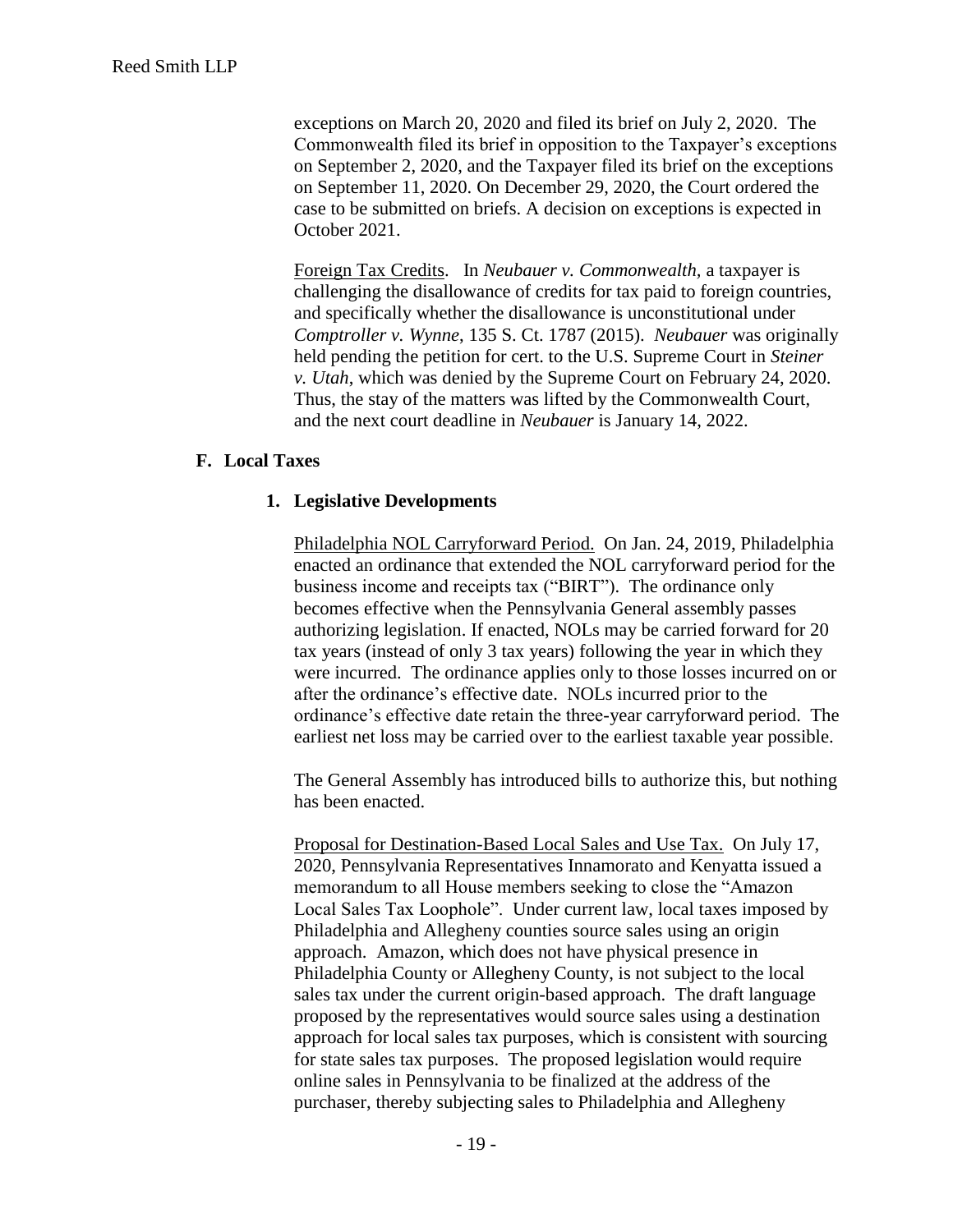county addresses to local sales tax, thereby closing the "Amazon Loophole". The draft legislation has not yet been introduced as bill by the representatives.

#### **2. Judicial Developments**

Uniformity Challenge to Local Property Tax Assessments. On January 16, 2020, the Commonwealth Court ruled that a school district's practice of targeting commercial properties to raise tax revenue did not violate the uniformity clause of the Pennsylvania Constitution. In particular, the court determined that Bethlehem Area School District's assessments that were filed exclusively against commercial properties were based on efforts to identify properties, regardless of their classification, that would generate at least \$10,000 in new tax revenue. The Pennsylvania Supreme Court declined to hear the appeal without comment. *Bethlehem Area Sch. Dist. v. Northampton County*, 66 – 67 MAL 2020.

In contrast, on July 29, 2021, the Commonwealth Court upheld the Trial Court's decision that the City's reassessment solely of commercial properties in order to raise revenue was not uniform. *Duffield House Assocs. LP v. City of Philadelphia*, No. 1501 C.D 2019 (Pa. Commw. Ct. Jul. 29, 2021). Here, a group of commercial property owners and lessees appealed their 2018 Philadelphia real estate tax assessments on the grounds that they were selectively assessed. The Philadelphia Court of Common Pleas struck the assessments and in reinstating the 2017 assessments, ordered the City of Philadelphia to refund approximately \$118 million to taxpayers. The City and School District appealed and argued that their methodology for issuing the 2018 assessments did not violate Pennsylvania's Uniformity Clause. Ultimately, the Court rejected their arguments and upheld the trial court's decision striking the 2018 assessments.

## **IV. ADDITIONAL NOTES OF INTEREST**

**A.** Extended Tax Return Deadlines. In response to COVID-19, the Department of Revenue extended the due date for various 2019 tax returns, thereby also pushing back deadlines for returns filed with an extension. For example, the extended due date for calendar year C-corporation taxpayers to file their 2019 RCT-101 was delayed to February 16, 2021. In addition to granting some reprieve from the original filing deadlines, taxpayers should also keep in mind that by extending the original due date for tax returns, the Department of Revenue indirectly extended the refund claim deadline that would otherwise fall on April 15, 2023 for corporate taxpayers. Taxpayers with fiscal-year reporting periods will be similarly impacted.